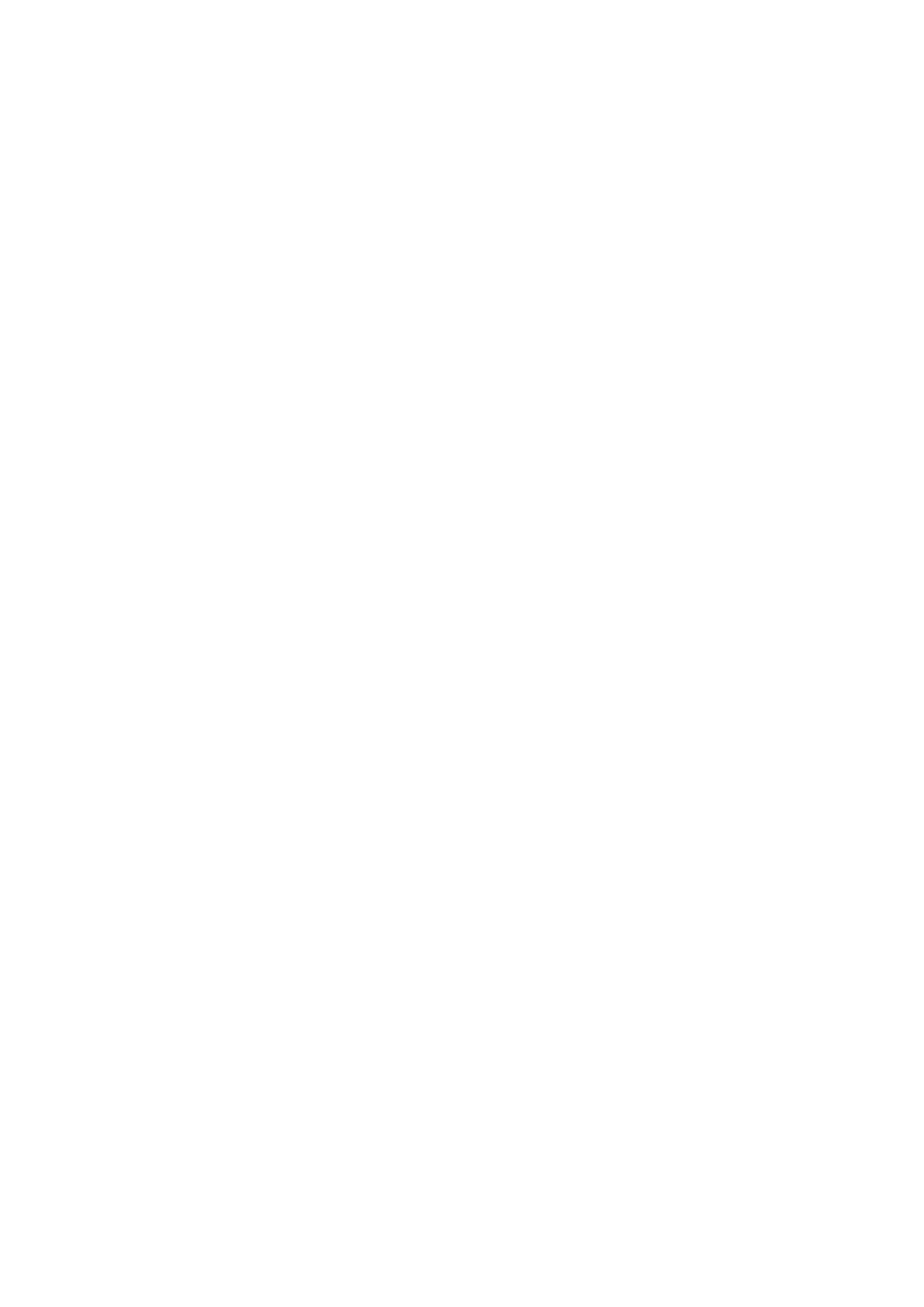**EUROPEAN UNIVERSITY INSTITUTE, FLORENCE MAX WEBER PROGRAMME**

*Consensus Procedures in International Organizations* 

**AUTUMN LOCKWOOD PAYTON**

EUI Working Paper **MWP** 2010/22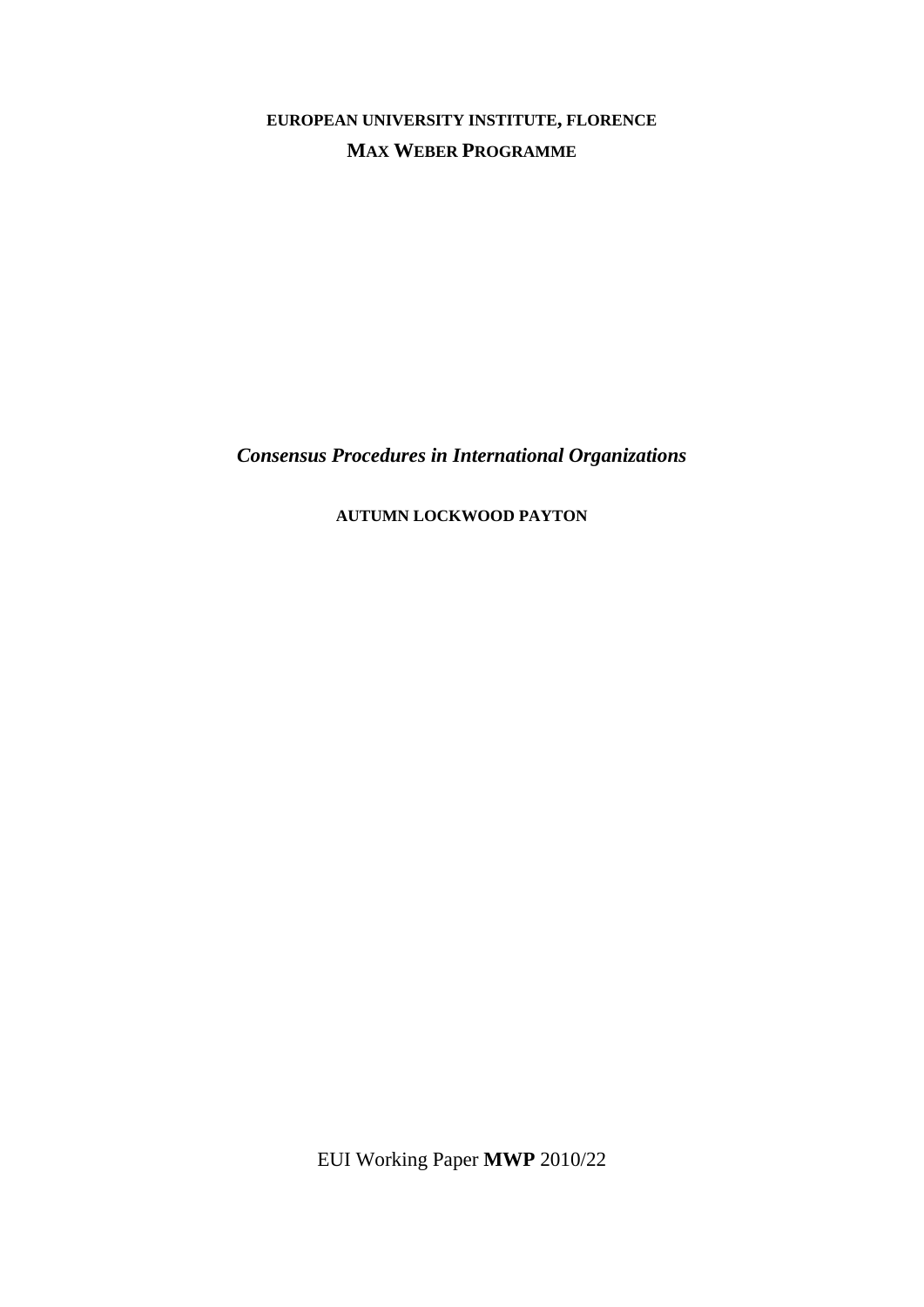This text may be downloaded for personal research purposes only. Any additional reproduction for other purposes, whether in hard copy or electronically, requires the consent of the author(s), editor(s). If cited or quoted, reference should be made to the full name of the author(s), editor(s), the title, the working paper or other series, the year, and the publisher.

ISSN 1830-7728

© 2010 Autumn Lockwood Payton

Printed in Italy European University Institute Badia Fiesolana I – 50014 San Domenico di Fiesole (FI) Italy Hwww.eui.eu H cadmus.eui.eu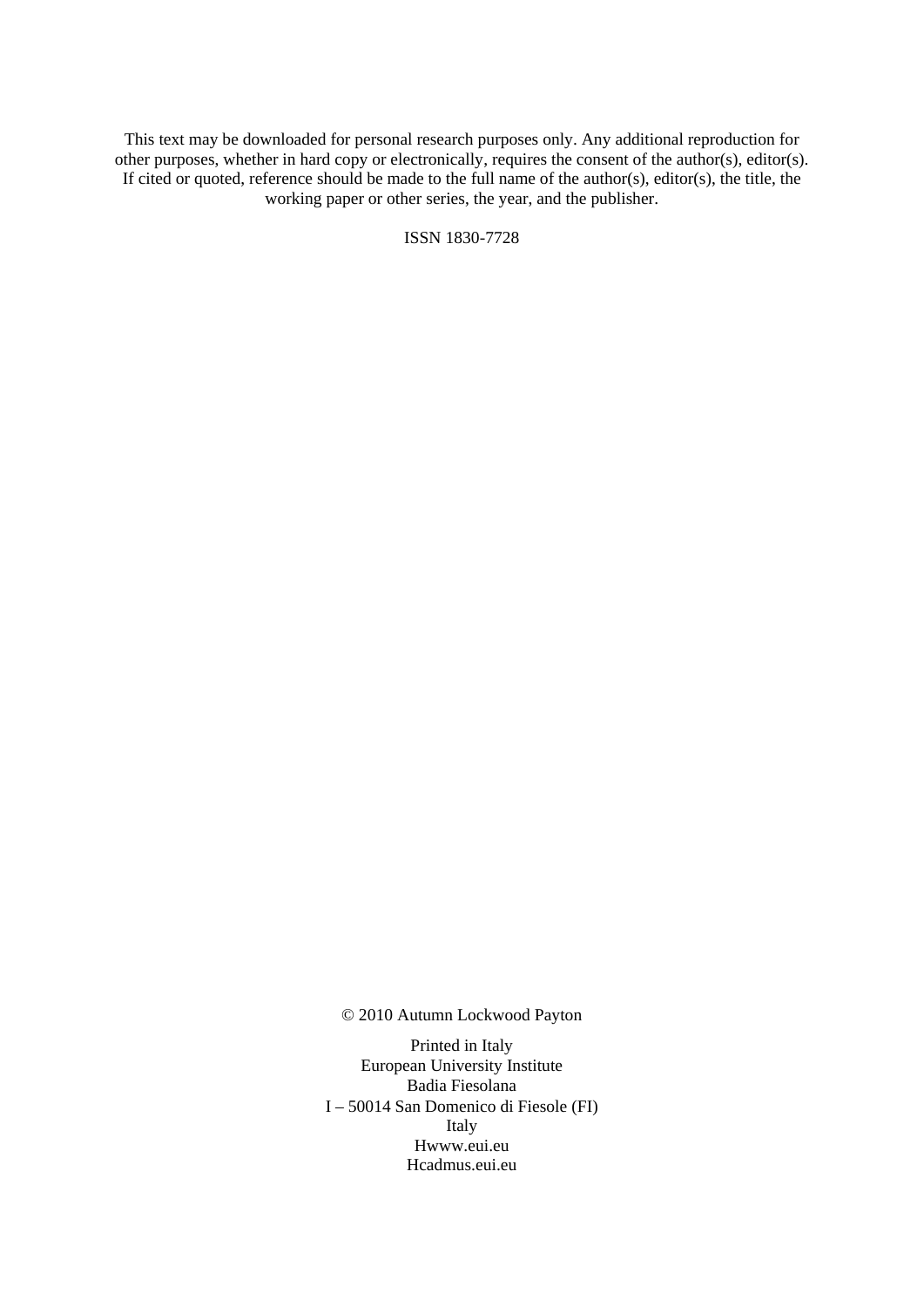# **Abstract**

Why do states occasionally select two di erent mechanisms to govern decision-making in international organizations (IOs), one that provides for formal voting and another in which decisions are taken through consensus? Almost all IOs have official voting rules described in their charter, but many times these organizations take decisions and generate outcomes in the absence of a vote. In this paper, I investigate the origins of consensus-based voting and how consensus procedures may be viewed in the presence of the official, de jure, voting rule, especially when states know that a particular policy will not come to an official vote. I argue that because the outcomes of organizational decisions have distributional implications for states, that state-actors will bargain in "the shadow of the vote" and that the official voting rule plays an important role in the decision to include consensus procedures. I test these claims empirically using an original data set of voting rules for international organizations.

# **Keywords**

International organization, consensus, voting rules, representation, institutions.

*The author is grateful to Adrienne Héritier and Julia Sievers for their detailed comments on earlier drafts. This paper also benefited from the thoughtful suggestions of Laurie Anderson, Armen Hakhverdian, Alexia Katsanidou, and Quinton Mayne. All errors are the author's.* 

*Autumn Lockwood Payton Max Weber Fellow, 2009-2010*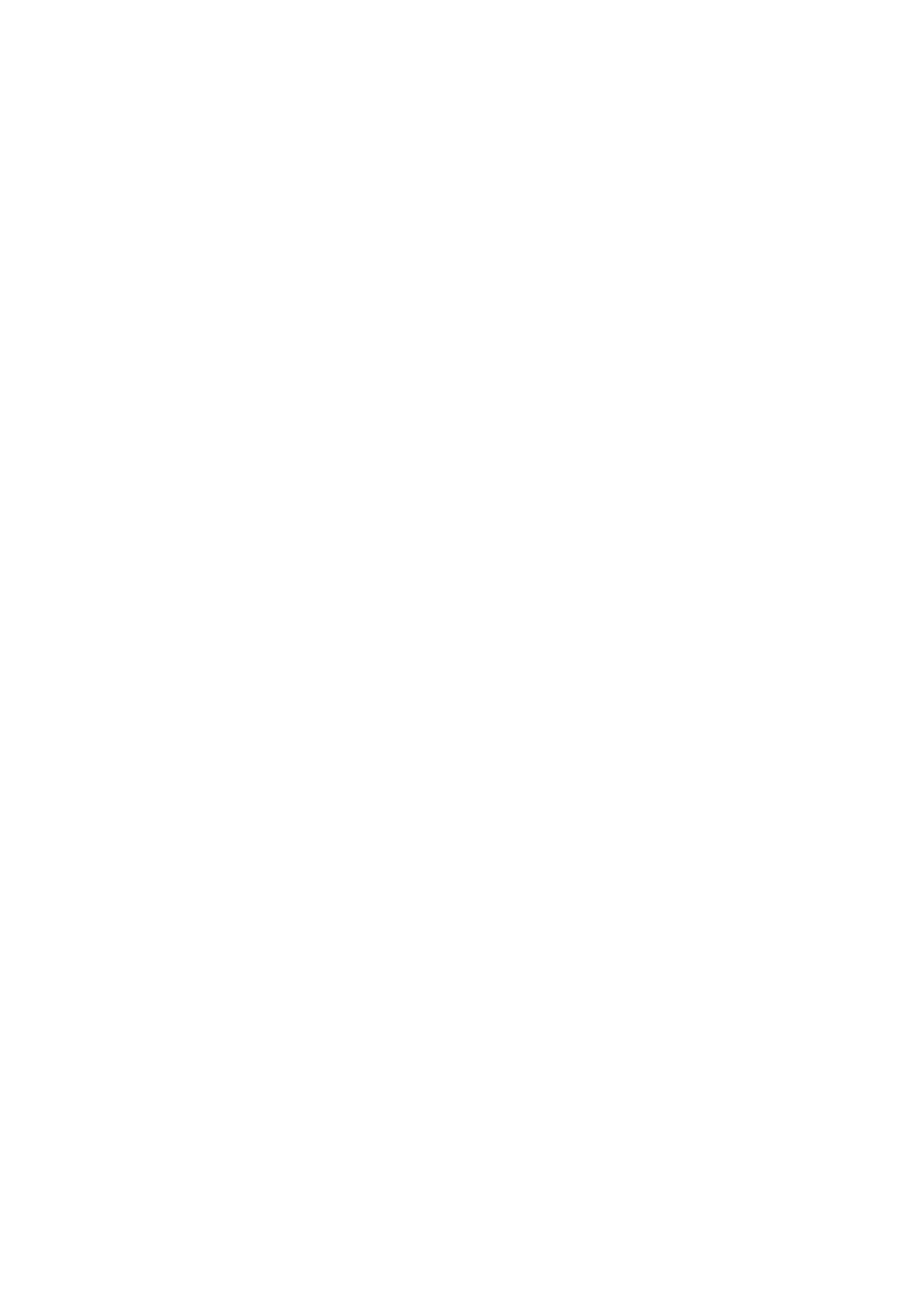# <span id="page-6-0"></span>Introduction

One of the most visible mechanisms of control in international organizations is the procedure by which a particular IO takes decisions. The manner in which outcomes are produced via collective decision-making has remained the subject of intense debate in both policy and scholarly circles. There has been no shortage of calls for voting reform in organizations like the United Nations, the International Monetary Fund, the World Bank, and the European Union. Moreover, numerous studies have highlighted how the allocation of votes within certain organizations translates into voting power, or the ability of states or voting blocs to exert control over outcomes (c.f. Shapley & Shubik 1954, Banzhaff 1965, Dixon 1983, Strand & Rapkin 2005). In some organizations, states decide mutual policies by a formal voting rule as prescribed in the founding charter. However, in other cases, IOs maintain a hierarchy of voting rules, indicating that states should attempt to take decisions by consensus and then, failing consensus, they would move to a formal voting rule. The search for consensus in international organizations can be elusive, especially when issues divide important coalitions of states. The result is that official voting rules are rarely used in some IOs, whereas they are used extensively in others. Why do some organizations strive for consensus while others rely on the formal voting rule? Further, what factors determine whether an IO will have a codified consensus procedure, one that has been prescribed in the charter of the organization, or will this rule develop informally over time?

This paper investigates these questions and proposes that the decision to create consensus rules is a function of the de jure voting rule and the constellation of voting power within an organization. In short, states that are in the voting minority will advocate for consensus-based decision-making, regardless of their major power status. This formulation offers an explanation for a number of cases of IOs where there appears to be a disjuncture between formal voting rules and consensus decision-making. For example, the official voting rule of the World Trade Organization (WTO) is simple majority with each state casting only one vote. In practice, the WTO rarely takes decisions in this manner, opting instead for consensus. A number of other international organizations (IOs) also follow this model including the United Nations General Assembly (UNGA).

When consensus is said to be achieved, the official vote as indicated by an international organization's charter is averted. At other times, votes are tallied and policy outcomes follow relatively clearly from the decision rule. The existence of these consensus procedures represents an explicit choice on the part of states, or at least a subset, to eschew formal voting. Why then, would states prefer to abstain from formal voting in some organizations and not in others? By combining insights from theories of democratic representation, legal and institutional perspectives, this paper sheds light on the question of why states would choose to design formal and informal consensus procedures to accompany the de jure voting rule of an international organization.

The paper proceeds as follows: the first section explores the multiple meanings of consensus and provides a useful categorization for the purposes of this paper. The second section investigates the reasons for the development of consensus based upon explanations offered by literatures in democratic representation, law, and institutionalism. In the third section the paper presents hypotheses that connect state preferences with behavior and eventually voting outcomes in these organizations. I evaluate these hypotheses using an original data set of voting rules that spans time and issue area. From the results of the analysis I draw conclusions about the effects of votes not taken in IOs and how we can expect states to adjust their behavior in situations where the decision rule is unclear.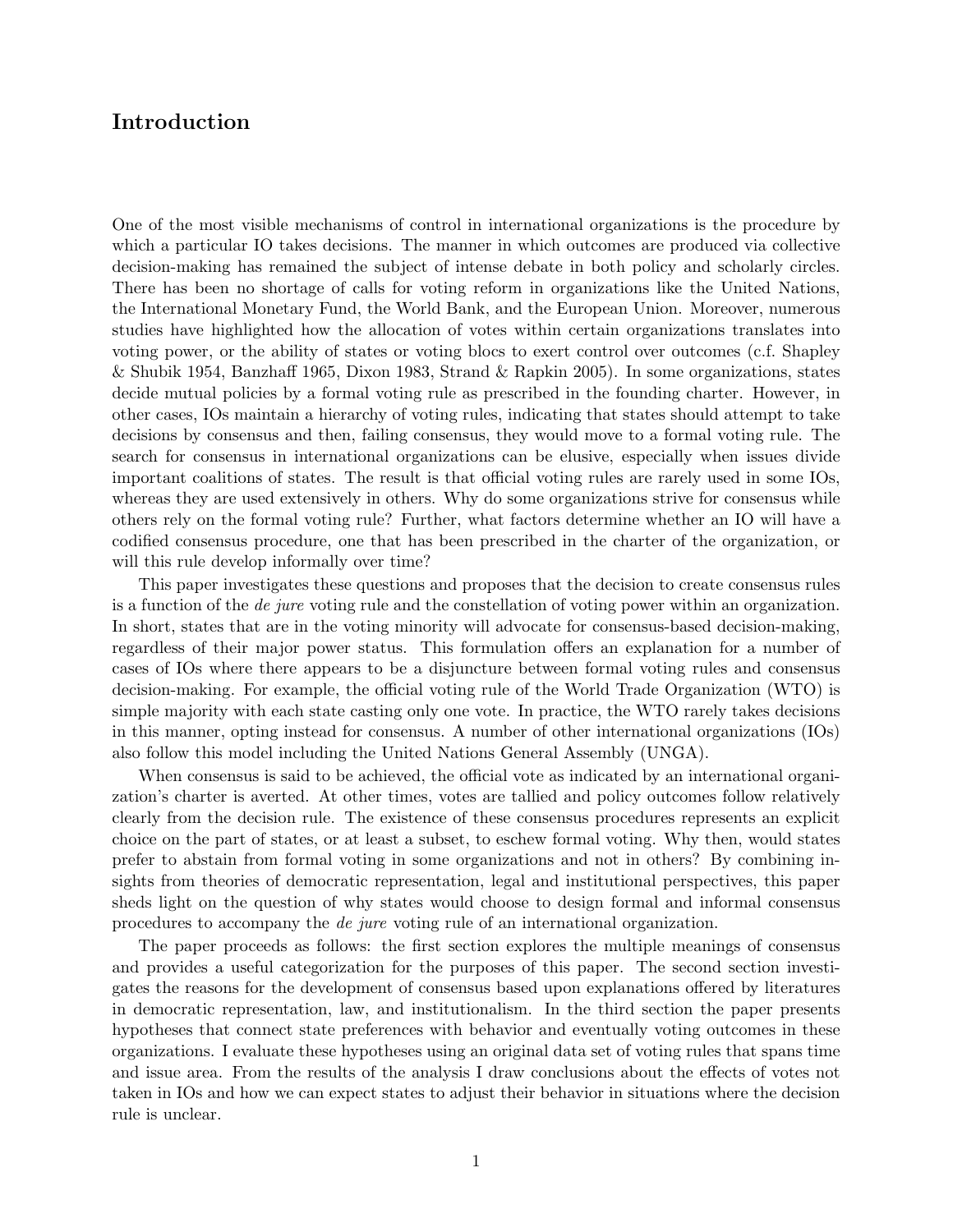# What is consensus?

The very definition of consensus may shed light on the question of whose interests it is meant to represent and/or recompense. Though consensus remains an oft-employed method of decisionmaking in IOs, the nature of consensus varies from organization to organization. In order to determine whether consensus has been achieved there must be some clear definition of the concept, especially if decisions are to be binding upon member states. As opposed to other methods of decision-making, consensus can imply both process and outcome. Process consensus is similar to what Buzan (1981) terms "active consensus." The process implies a negotiating style whose end goal will produce a consensus among the negotiating parties. This negotiating style was used extensively, though not unproblematically, in UN Law of the Sea negotiations. Alternatively, outcome consensus focuses on whether and how many member states object to a measure under consideration. Thus, outcome consensus is a substitute for a formal vote, while process or active consensus is a negotiating style in which the end result is to produce a universally agreed upon solution.

Consensus in its purest form would imply unanimity, or strict consensus for the purposes of this paper. In other words, in order for a measure to go forward no voting member should oppose it or would actively vote against it if given the opportunity. In bodies such as the UN General Assembly and the World Bank, where members constitute almost every sovereign state in the international system, achieving strict consensus would prove nearly impossible if states were to express their true preferences. In light of this, states when designing organizations must identify the proportion or allocation of potential votes that would constitute a consensus, or alternatively the character of the agreement. For instance, do abstentions count against a consensus decision? How many abstentions imply a lack of consensus? Would one negative vote indicate a lack of consensus? Unfortunately, there is no clear cut rule across IOs to indicate that consensus has been achieved and the concept varies from organization to organization (Osieke 1984).

In some instances, a strict definition has been codified by organizations, indicating that for consensus to be achieved no member may formally object to a proposal. And, "while a contrary view prevents consensus, abstention or silence allows it" (Vignes 1975, 120). This is precisely what the rules of the WTO stipulate: consensus is obtained if "no Member present at the meeting where the decision is taken, formally objects to the proposed decision" (United Nations 1995, fn. 1). Alternatively, in the UN General Assembly, a number of votes have been taken in which there is no direct opposition in the form of a no vote, but an abstention may be enough to move decision-making from consensus to roll-call voting.<sup>[1](#page-6-0)</sup> In the case of formal objection, the issue would be decided by a vote according to the de jure decision rule. However, in practice, it is difficult to imagine a situation in which all 153 members would either agree or refrain from objection in concordance with the infrequency of voting in the organization.<sup>[2](#page-6-0)</sup> In other words, if strict consensus is adhered to, the fact that voting is such a rare occurrence in the WTO despite the wide diversity of interests of its large membership is a puzzle.

The existence of consensus can itself be a decision that members of an organization must make, and determining whether consensus has been achieved can be a politically sensitive issue, especially in cases where a measure will move to a formal vote in the absence of a consensus. The difficulty of the transition between consensus and the *de jure* voting rule is evidenced by the United Nations Conference on the Law of the Sea (UNCLOS) negotiations where identifying the concept of an "absence of consensus" plagued the delegates at the conference. The conference rules of procedure,

<sup>1</sup>Resolution A/RES/47/8 regarding a report of the International Atomic Energy Agency resulted in a vote with 146 yeas, zero dissenting votes, and abstentions by Cuba, Iraq, Jordan, Sudan, and Yemen. This resolution is but one example in which states elected to record their tacit disapproval of a particular UNGA resolution.

<sup>&</sup>lt;sup>2</sup>Steinberg (2002) notes that "there has been no voting at the WTO"  $(345)$ .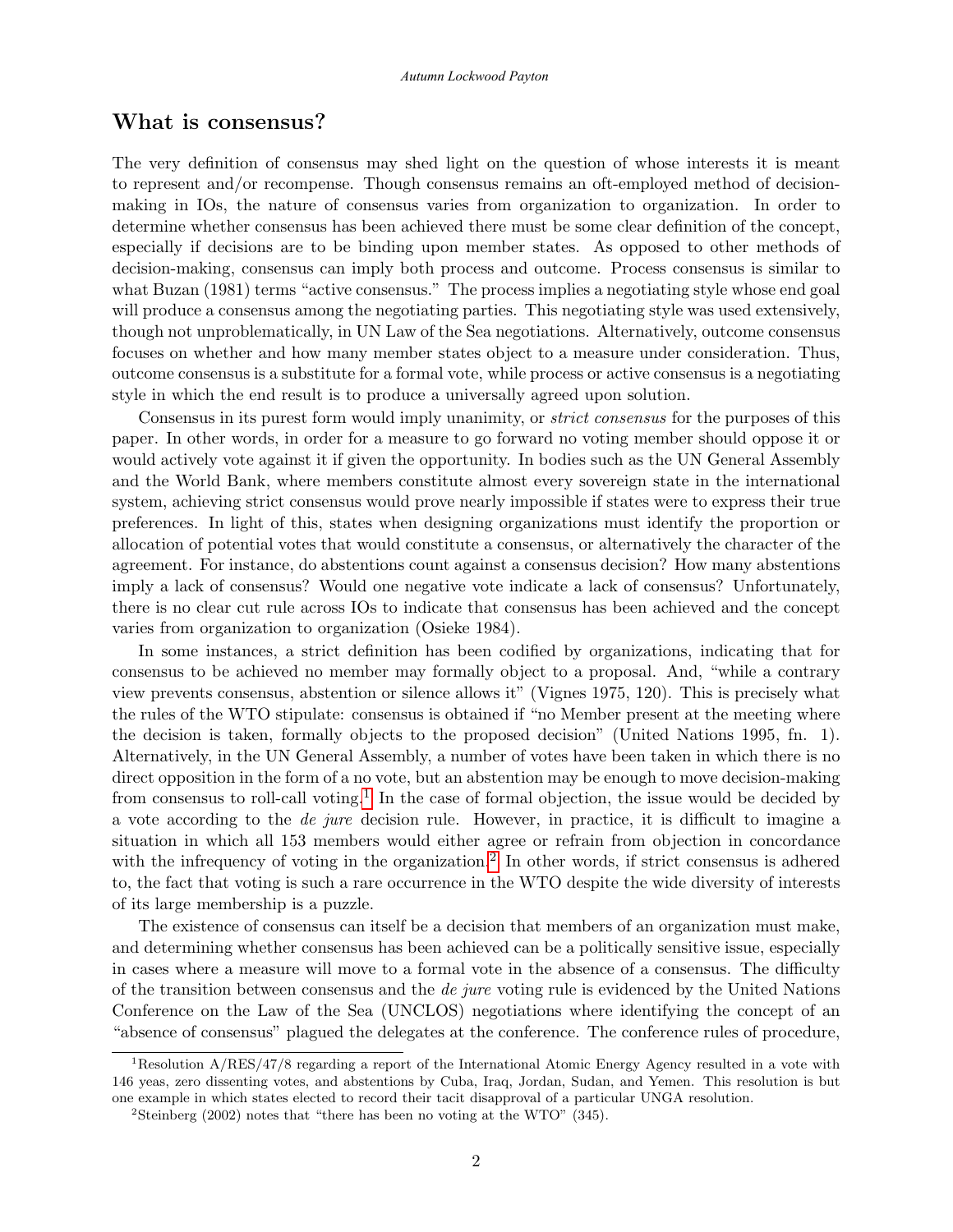specifically the "Gentleman's Agreement" of 1974 indicates that "The Conference should make every effort to reach agreement on substantive matters by way of consensus and there should be no voting on such matters until all efforts at consensus have been exhausted" (Buzan 1981, 348). The result was that the conference had to decide twice on every matter of substance: first, on whether all efforts to achieve a consensus had failed (to be determined by a two-thirds majority vote) and then again on the specific text in question.

## Formal v. informal consensus

The particular consensus rule may provide a clearer definition of the concept. Formal consensus rules are those in which the charters or rules of agreements of the IO provide for decision-making through consensus. Formalized consensus rules can be found in the charters or by-laws of the International Monetary Fund (IMF), WTO, and the World Bank for instance. Informal consensus rules are those that develop through praxis. The UN Charter does not specify an instance in which the passage of a measure is provided for through consensus, yet in the General Assembly, most resolutions are adopted without a vote.

Among organizations with formalized consensus rules, the language used to indicate decision by consensus varies among institutions. For example, in the IMF and the World Bank, the Chairman is instructed to "ascertain a sense of the meeting in lieu of a formal vote" (International Monetary Fund 2009, I.11). In fact, nowhere in the IMF by-laws is the term "consensus" used, even though IMF officials and scholars alike have interpreted this provision as consensus decision-making. Alternatively, the WTO rules drafted decades later expressly indicates that decisions will be made on the basis of consensus and while Article IX of the WTO rules of agreement indicate that consensus will be based upon the 1947 General Agreement on Tariffs and Trade (GATT) procedures, the original GATT agreement contains no mention of consensus decision-making. As a temporary agreement, GATT maintained a one state, one vote majoritarian rule, though with the failure of the International Trade Organization (ITO) the organization took on more permanency and developed an informal consensus rule much like those in the IMF and World Bank (Steinberg 2002).

While the UN Charter does not provide for consensus decision-making, the modus operandi of the General Assembly is to take decisions in this manner, rather than the simple majority, or in some cases supermajority, vote as called for by Article 18 of the Charter. Current procedures of the GA emphasize a "search for consensus" whereby "a special effort has been made to achieve consensus on issues rather than deciding by formal a vote, thus strengthening support for the Assembly's decisions" (United Nations 2010). The decision-making procedures that exist today have never been formally codified, yet roughly three-quarters of UNGA resolutions are decided in the absence of a vote.<sup>[3](#page-6-0)</sup>

Whether an organization that develops consensus via praxis or had an anticipated need for these procedures from the outset may lead to important conclusions about preferences for and effects of consensus rules. Explanations based on temporal clustering cannot account for the prevalence of formalized consensus, as the Bretton Woods institutions were negotiated simultaneously with the United Nations. Moreover, if consensus were the optimum voting rule, then we might expect more organizations to embody these rules. It is therefore worth emphasizing that the adoption of consensus is an explicit choice on the part of institutional designers. Theories explaining this choice may originate from three principal perspectives.

<sup>&</sup>lt;sup>3</sup>The UNGA adopts resolutions in a number of ways: by simple majority, two-thirds majority, without a vote, without objection, and by consensus. According to one UN legal scholar, without vote and without objection resolutions can be considered in the same category as consensus (Sohn 1974, 440).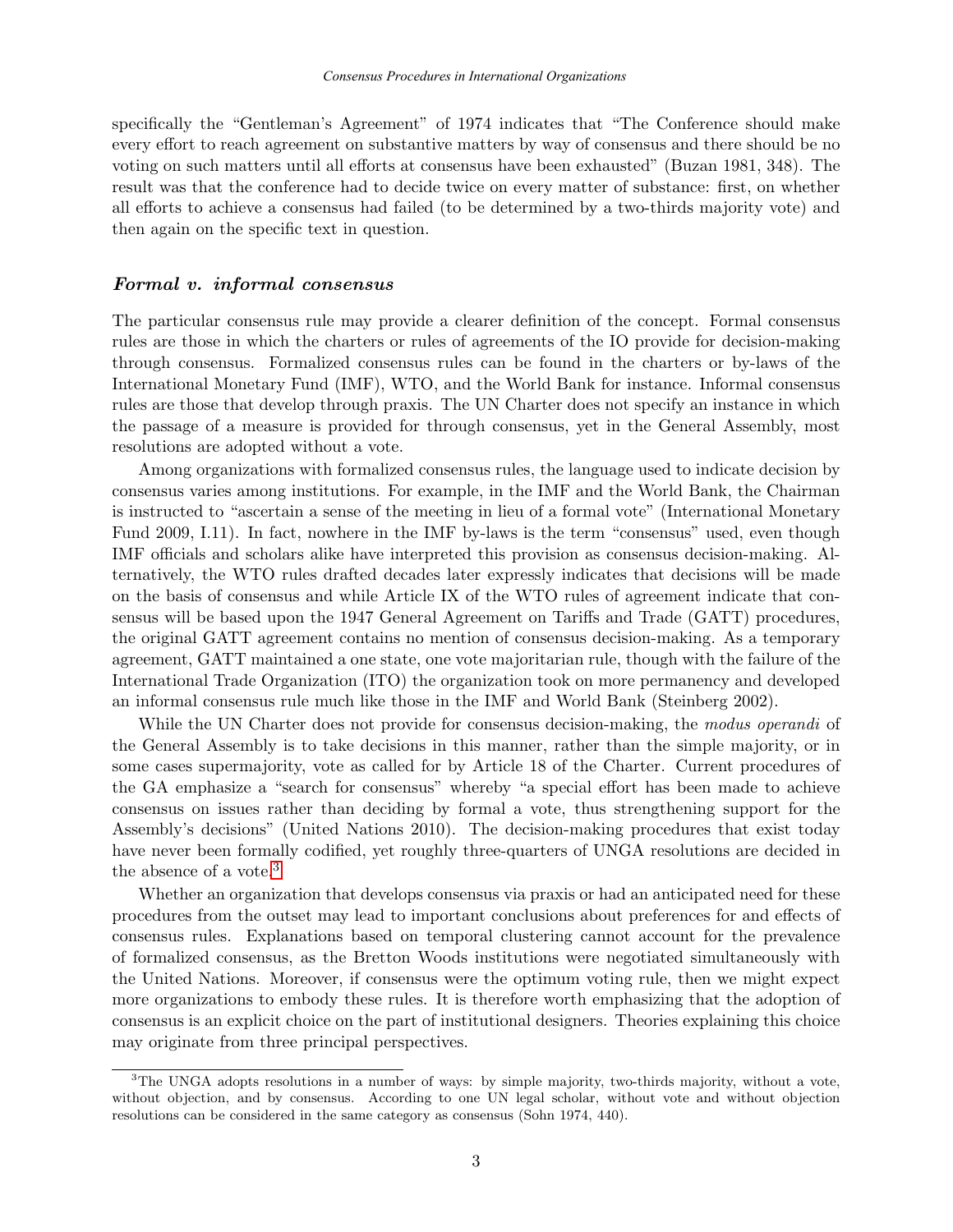# The Retreat Majoritiarianism: Democratic Representation, Legal, and Institutionalist Perspectives

Prior to the establishment of the Bretton Woods and United Nations (UN) systems, international organizations tended to favor equality in voting power based upon the one state, one vote principle. Yet the San Francisco and Bretton Woods conferences established new precedents in international decision-making. These developments explicitly acknowledged that voting power should have a direct relationship to interest and influence rather than emphasizing the political equality of states (McIntyre 1954, Gianaris 1990/91). So while the legal foundations of consensus decision-making predate 1945, empirical trends suggest an increase in weighted voting and with it the rise of consensus.

Despite movement towards weighted voting procedures, decision-making on this basis remains controversial. Unsurprisingly, proponents of weighted voting have tended to be states that maintain considerable material resources. Even while these systems afford major powers greater control over international outcomes, weighted voting introduces nontrivial complications highlighted by the difficulties of obtaining agreement on the specific weighting formula itself.

One way in which supporters of unequal voting have sought to alleviate political fallout from weighted systems of voting is to include features of sovereign equality into decision-making procedures both formally and on an ad hoc basis. The IMF, for instance, includes a provision for consensus-based decision-making. While no express relationship has been posited between the increase in weighted voting procedures since the establishment of the Bretton Woods system in 1944 and increased usage of consensus decision-making, it is the argument of this paper that these two trends are theoretically and empirically linked.

While the primary decision-making bodies in the IMF, World Bank, and the UN all rely on weighted systems of voting, in each of these IOs the modal form of decision-making is through consensus procedures.[4](#page-6-0) For the IMF and the World Bank, the procedures are built explicitly into the by-laws accompanying the Articles of Agreement, while for the UN, consensus has developed as a matter of praxis. Yet, there is no one-to-one relationship between weighted voting and the use of consensus, as they also exist in majoritiarian institutions. Though the trend does indicate that weighted and consensus procedures have increased together over time. The extant literature offers several explanations which may account for this phenomenon. They include theories of democratic representation, legal theories, and institutionalist explanations.

## Democratic Representation and Voting Formulas in IOs

The increase of weighted voting mechanisms in IOs invokes issues centering on the concept of equity and representation. Theories of democratic representation lay at the crux of these debates. The literature exploring the relationship between democratic theory and representation is large and a full treatment of these concepts is beyond the scope of this paper;<sup>[5](#page-6-0)</sup> however, ideas that explore fairness in representation offer important insights to how states and their citizens are represented into international organizations.

One primary facet of contemporary democratic theory as it relates to representation focuses on the fairness of electoral representation or the mode of optimal representation of a given constituency.

<sup>&</sup>lt;sup>4</sup>In the IMF and World Bank the primary decision-making body is the Board of Governors; for the UN this body is the Security Council. Permanent members granted a veto underscore the voting inequality underlying weighted procedures, though all members are given a single vote in the General Assembly.

<sup>5</sup>For a useful review of this literature see Urbinati and Warren (2008).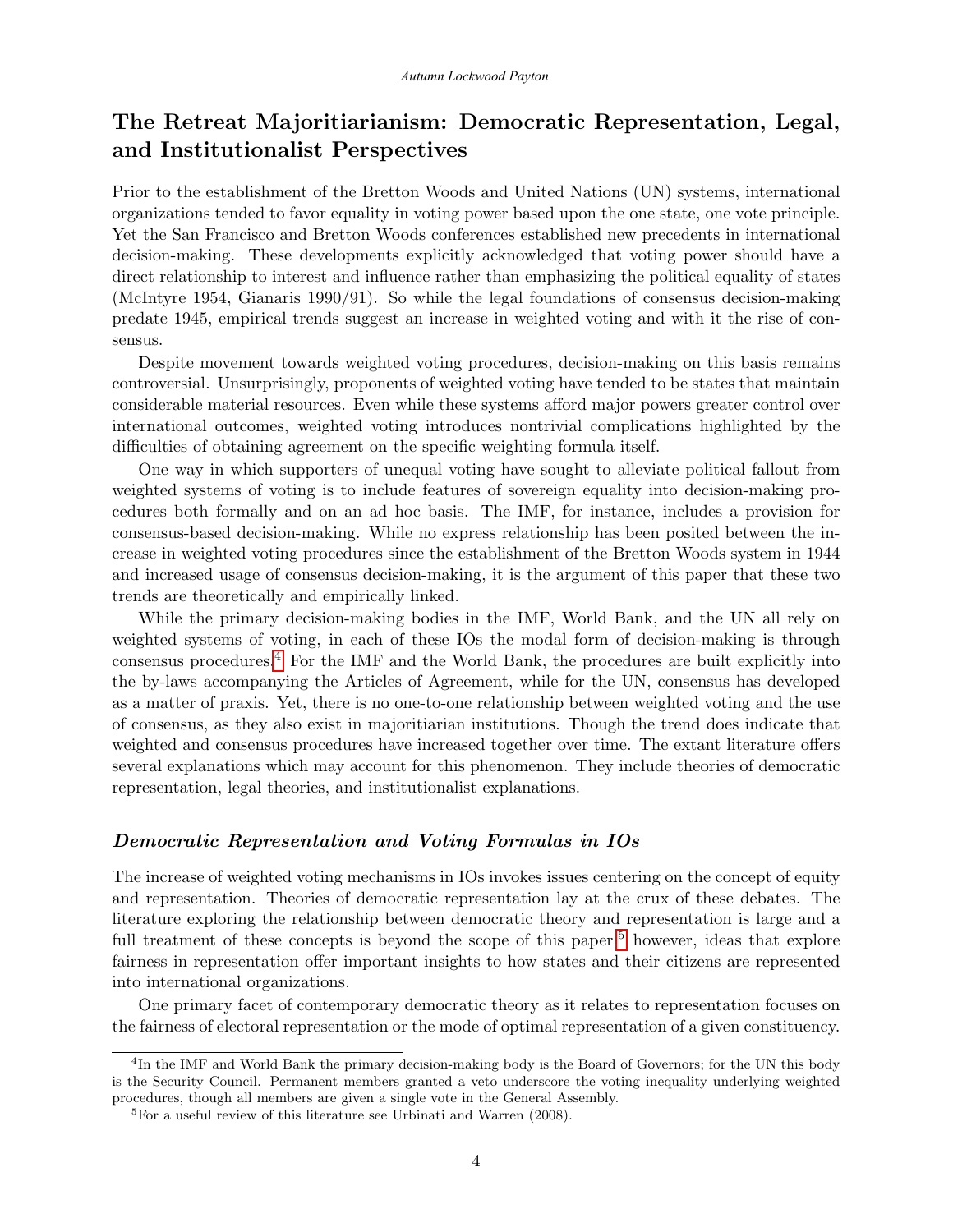This involves defining the nature of the constituency, which even in domestic polities presents challenges. Extrapolating to the level of representation in international organizations increases the complexity of the problem, yet remains an important question. That is, if states are represented in IOs, whose interests are at the core of that representation? While legal scholars have argued states are a sovereign, cohesive legal entity and should be represented in IOs in this unitary nature, this claim neglects the principal-agent relationship that lies at the heart of theories of representation. In other words, determining who the principal and agent are in IOs becomes unclear when the citizen is overlooked. Setting aside the complex issue of constituent preferences, this section briefly explores the meaning of representation as it relates to voting mechanisms in an IO.

The allocation of votes to nation-state representatives in IOs explicitly invokes the concept of representation. Voting is, in effect, the means by which the principal authorizes the agent to act on its behalf. Ideas of representation can be extended to the international level precisely because it is the responsibility of governments to act in the interests of their state and by extension their citizenry.

Political representation is characterized by a principal which authorizes an agent to take decisions on behalf of the principal, in turn these agents are accountable to the principal (Pitkin 1967). In democratic polities the principal is a political constituency often linked to some notion of territory (Urbinati & Warren 2008, Rehfeld 2005). While the voting power of states in IOs constitutes a form of political representation, there are two important distinctions to be made between representation at the domestic and international levels. First, it is not clear who exactly is meant to be represented through voting in IOs, and indeed the simplifying assumption which treats states as unitary actors in international relations has largely explained away this issue. Second, the nature of this representation through IOs is often far from democratic, whereas the prevailing literature on political representation relies on the mechanisms of democratic governance to ensure equal representation. I will consider the implications in turn.

In the realm of international organizations, states have traditionally be considered to been singular and sovereign legal entities and voting schemes have reflected this formulation, but there have been a number of dissenting voices advocating the allocation of votes in IOs that takes seriously characteristics of individual states, characteristics such as population and/or resources. A distinction rests between equal voting (sovereign equality) and equal representation (weighted in terms of population or contribution). This debate shares strong similarities with the debate over the U.S. Constitution and representation in the bicameral legislature. Here small states argued for representation based on the notion of statehood–Delaware was an equal legal entity to Pennsylvania–while large states argued for decision-making authority on the basis of representation of the interests of the individual citizen. Indeed the logic for major powers to move to weighted systems of representation, or perhaps what Madison would call proportional representation, may be likened to the Philadelphia Convention, where "spokesmen for the large states had to refute the claim that the states deserved representation as corporate units," arguing that, "States possessed interests, but these interests were rooted in the attributes of individuals" (Rakove 1987, 434).

A similar argument was put forward regarding the veto power of permanent members of the UN Security Council. Responding to objections to the veto power of the permanent five members by Australia and other states at San Francisco, the Philippine delegate, Carlos Romulo asserted,

The idea of giving all nations an equal vote sounds decent and democratic, but it is not... It gives each citizen of Iceland a voting power equal to 1,120 American citizens and to 3,600 Chinese citizens. Under this incredible system, it is of course necessary for the great nations to have a veto (McIntyre 1954, 494).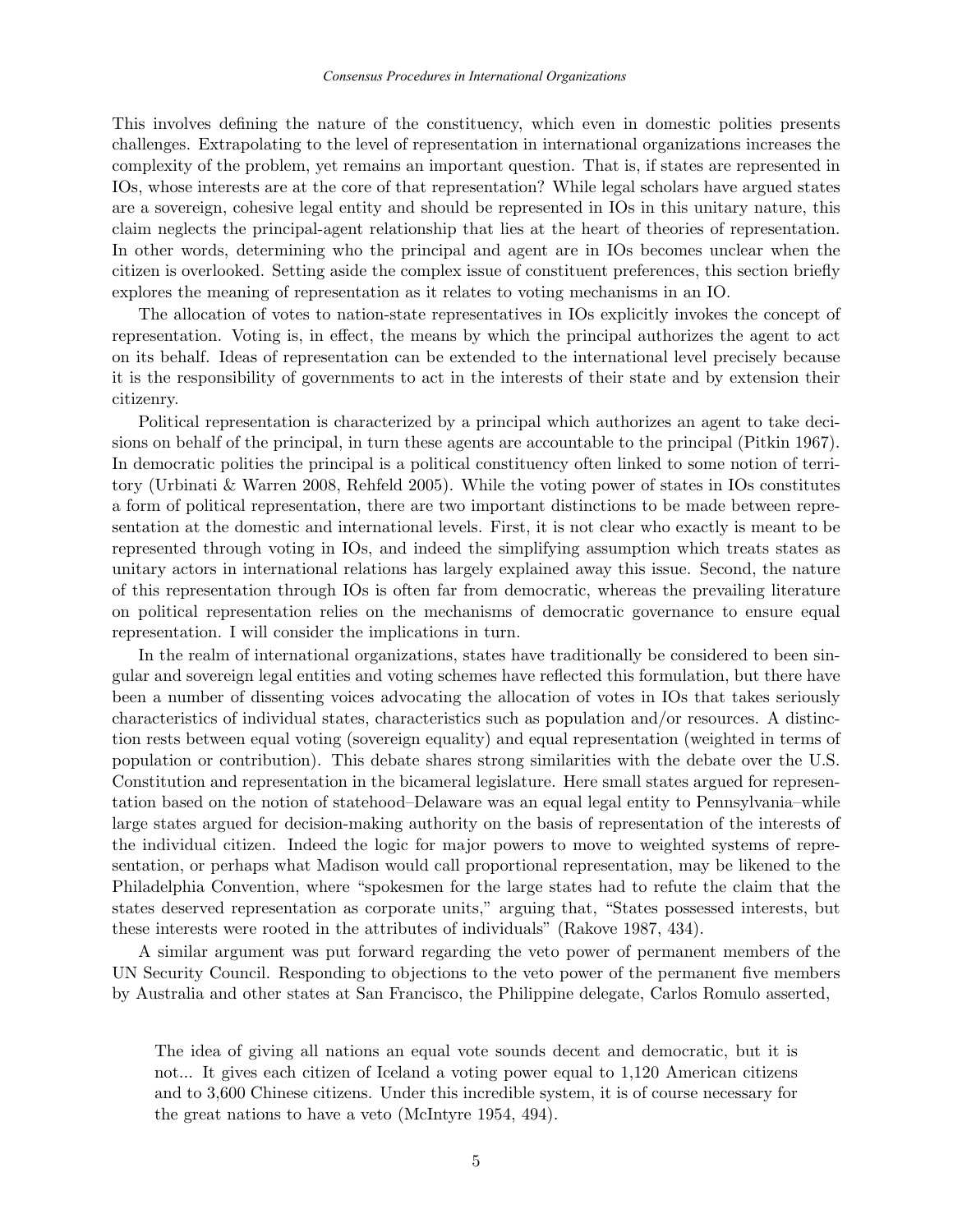#### *Autumn Lockwood Payton*

The basis upon which General Romulo made his argument for weighted voting, similar to those posed above based upon notions of population and representation, is more tenuous in the international system, where nation-states are considered to be sovereign entities and the diplomats representing them in IOs are thought to speak for the government. Moreover, if the argument were extended, then India, Indonesia, and Brazil should have been awarded greater voting rights than the United Kingdom or France.<sup>[6](#page-6-0)</sup> Those opposed to the allocation of vote shares through proportional representation (of population, power, or resources), principally diplomats of developing countries, made forceful arguments in favor of sovereign equality based in the state. As one former Director General of UNESCO, Amadou-Mahtar M'Bow indicates,

This overlooks the fact that it is not the Americans, the Chinese, or the people of the Seychelles who vote in the General Assembly (or other similar assemblies), but the States themselves, and that each State constitutes a sovereign entity, which is in law equal in every way to any other entity of the same kind (1978, 895).

The second challenge for extending democratic representation to international organizations follows. Arguments predicated upon democratic representation present specific challenges for the allocation of voting rights in IOs for the simple fact that in many organizations all member states are not representative democracies. Thus, the link between the principal (i.e. the constituency) and the agent (the government) is broken because in cases of non-democracies there is no functioning constituency and governments without voting constituencies are not accountable in the same sense that elected governments are.[7](#page-6-0) Severing the accountability link between government and citizenry undermines the principle of democratic representation applied to IOs by extension. Stronger are representation arguments when extended to organizations whose members are all democracies such as the European Union, NATO, and NAFTA. In these IOs, the chain of representation is more easily traced from the individual voter to their government engaging in international policy-making on behalf of the state.[8](#page-6-0) Reacting to concerns from factory workers in the United States, U.S. presidential candidate Barack Obama pledged to renegotiate the terms of NAFTA to be more favorable to domestic constituencies. Additionally, European politicians are often seen as adopting a pro/anti-EU stance in response to their domestic audiences. Further, when representatives of member states in intergovernmental bodies such as in the EU Council of Ministers are democratically elected this provides what Héritier calls "indirect democratic legitimation" (2003). However, all-democratic IOs represent just a subset of the hundreds of organizations in existence. Thus, alleviating concerns over vote shares according to principles of democratic representation remains a challenge for IOs.

Despite these challenges, representation arguments at least seemed to make inroads in the latter part of the  $20<sup>th</sup>$  century and decision-making authority in international organizations moved from the ideas that anchored the Vienna system based on principles of sovereign equality to one based on modern systems of democratic representation at the domestic level, wherein population or interest, broadly defined, determine the fair allocation of votes.[9](#page-6-0) This development is due in part to the

 $6Z$ amora (1980) points to a similar contradiction indicating that unequal voting rights cannot be assigned on the basis of representation stating, "this does not explain why states with similar populations should exercise different voting power because one is wealthier, or stronger, or more productive or a greater consumer, than the other" (573, fn. 28).

<sup>7</sup>See Bueno de Mesquita et al. (2005) for a discussion of government accountability to a constituency in terms of the size of a government's winning coalition as compared to the size of the selectorate.

<sup>8</sup> Indeed, for the EU the chain extends even further to direct representation through the European Parliament.

<sup>&</sup>lt;sup>9</sup>At the domestic level, the rubric for the allocation of votes rests with the size of the populace, there is some evidence of this in IOs, however, the main basis of weighted allocation tends to be "interest," usually translating to those states with the largest economic stake in an organization.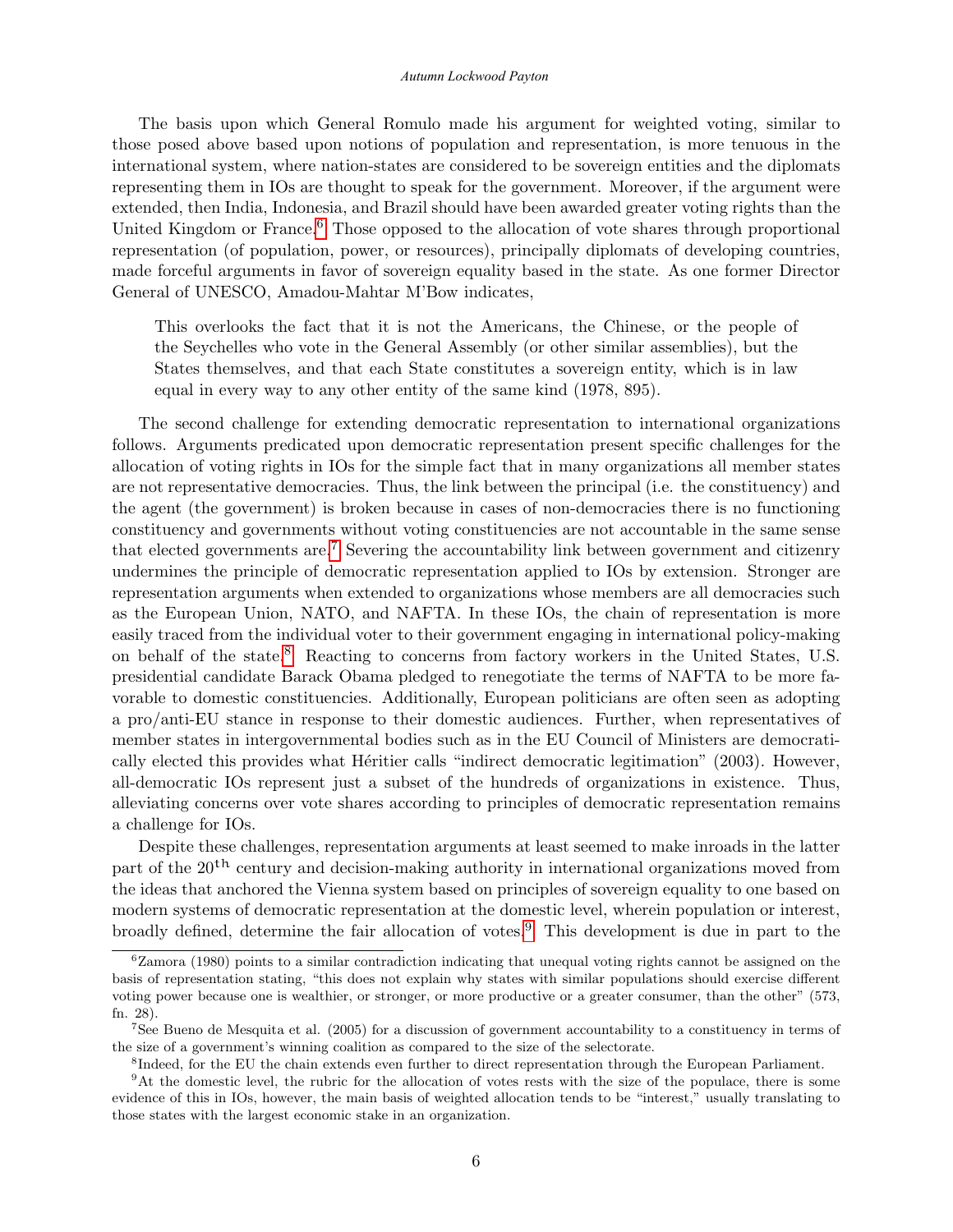proliferation of new states in the post-war period. Representation on the basis of sovereign equality presents cumbersome challenges as the number of actors in the system increases along with the heterogeneity of their preferences.

# Legal Perspectives on Weighted Voting and Consensus

The retreat from voting based strictly on sovereign equality raises questions that relate to the rise of consensus voting: what changed in the establishment of international organizations that made weighted voting politically possible, and why would states disadvantaged by weighted systems agree to such an arrangement? In terms of political feasibility, the rationale for voting rules shifted from sovereign equality in the pre-war era to a discussion of democratic principles of voting in the post-war period. The most common voting rule prior to World War II, unanimity, was previously considered to be the true embodiment of principles set out by the Congress of Vienna, as it recognized the legal equality of states and considered them as the primary unit of decision-making in the international system. Moreover, unanimity, as opposed to majoritarian rules, further emphasized the principle of non-interference, by preventing a majority of states from making decisions unacceptable to any potential minority. Yet, according to some legal scholars, unanimity was largely discredited owing to difficulties in decision-making revealed by the failure of the League of Nations to resolve the types of conflicts for which it was designed to remedy (Jenks 1965). The disconnect between acknowledging the sovereign equality of states and designing IOs that could address effectively the problems of cooperation created space for discussion of international decision-making along different lines.

For legal scholars defending the concept of weighted voting, the deviation from sovereign equality in international organizations was predicated on distinguishing between what Zamora (1980) calls "equality before the law" and "equality of participation and responsibilities" (573, italics in original). In short, Bretton Woods formalized what was implicit in previously existing systems (e.g. Congress of Vienna, League of Nations) of Great Power control by founding the notion that equal voting was in fact unjust, because it did not account for the added burden, responsibility, and contribution of major powers.

To eschew weighted voting in these institutions as a result of the protestations of less powerful states would have been out of the question for the major powers. Despite insistence on weighted schemes a number of compromises were made. In the UN, voting formulas in the General Assembly and the Economic and Social Council (ECOSOC) were designed to reflect principles of sovereign equality in order to garner the participation of smaller states (Nicholas 1971). The IMF and World Bank adopted a different system in an effort to give developing countries a sense of inclusion in the decision-making apparatuses of the institutions—consensus decision-making. These concessions were a response to the opposition of states that were directly disadvantaged by this new system of voting. The crux of their opposition mirrors the concerns aired at the Philadelphia Convention in 1787. As one American historian writes of small states, "Their professed fear was that the relative reduction of their representation would expose them to the rapacious impulses of a putative coalition of the large states" (Rakove 1987, 434). Consensus, thus, combines concerns for legal principles of sovereign equality, on the one hand, and consideration of 'fair' representation on the other. While legal and representational perspectives offer plausible explanations for the development of consensus decision-making concurrent with increased weighted voting, the selection of these mechanisms rests with member states that participate in the negotiations establishing the institutions and ratifying their charters. Thus, state preferences play a vital role in explaining whether consensus procedures will be used in a particular organization.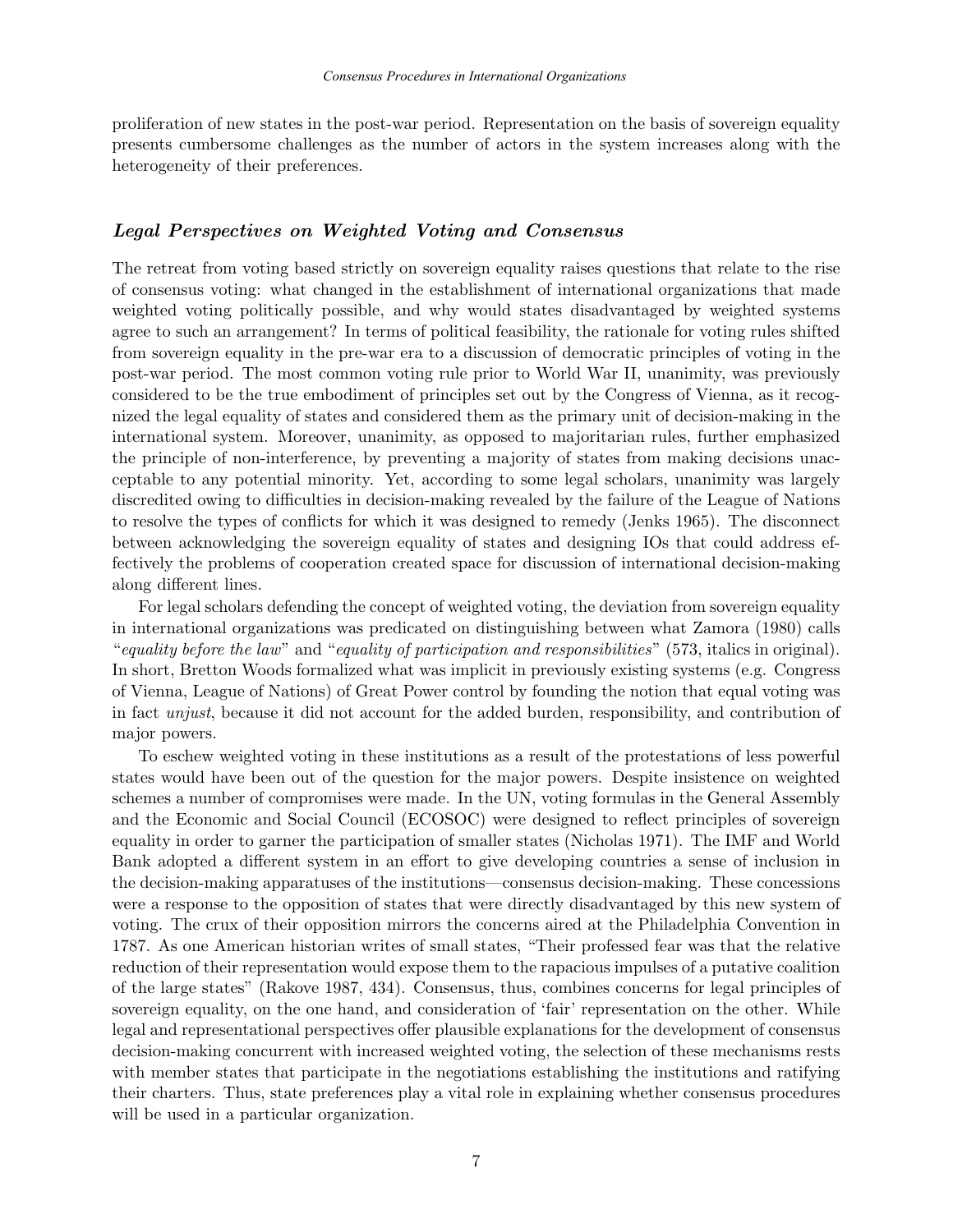## Institutional Perspectives: Equality v. Expediency

Fairness in representation and political feasibility need not be at odds;<sup>[10](#page-6-0)</sup> however, with the heterogeneity of interests in the international system, states often find themselves at loggerheads with respect to these two concepts in IO negotiations. One of the first post-war organizations, the International Trade Organization (ITO), failed in part because of a lack of harmonization between the principles of sovereign equality and political expediency facilitated by a weighted mechanism. The British delegation lobbied in favor of a weighted system, arguing that granting states with a relatively small share of international trade equal voting rights with states with a large share is inherently undemocratic, as the states that accounted for the preponderance of global trade could be routinely outvoted (McIntyre 1954, 489).

As indicated above, consensus tends to become a decision-making option when weighted mechanisms prevail, though as we shall see below not in all circumstances, but given that in many cases major powers can issue side-payments to usher through their preferred policies why would they introduce the additional complication of consensus procedures even at the behest of a larger group of developing countries? Accounting for preferences filtered through institutions provides a potential answer to this puzzle. States are concerned not only for control over institutional outcomes, but also for politically expedient solutions to international problems. In other words, when designing international institutions states often make tradeoffs in an effort to achieve a solution that allow them to realize the gains from cooperation. These tradeoffs manifest themselves in the specific design of IOs including voting rules, escape clauses, membership issues, etc. (Koremenos, Lipson & Snidal 2001, Blake & Payton N.d.). Voting rules are one particularly contentious design feature which affords IO members control over outcomes, and consensus is only one of many options states may advocate for.

The extent to which consensus procedures are a concession on the part of major powers has been called into question by a number of authors who note that the outcomes of consensus diverge very little from the outcomes we would expect from the *de jure* weighted rule (Woods 2000, Gianaris 1990/91). Member-states are keenly aware of the power differentials reflected in the formal voting rule and condition their behavior on this basis (Woods 2000). But drawing this conclusion problematically assumes that consensus procedures are designed at least for the nominal benefit of less powerful countries. However, I argue that in some circumstances consensus procedures are explicitly drawn up for the benefit of the most powerful states and the features of the organizations such as the issue area that a particular IO addresses affects which group of states for which consensus procedures are designed.

Prior to understanding the effects of taking decisions in the absence of voting and whether outcomes arrived at under these circumstances diverge from those that would have been produced by the original rule, it is essential to also understand the preferences of the actors involved in establishing consensus rules across different organizations. These preferences can provide clues as to whether consensus procedures impact international decision-making in significant ways.

Advocates for voting rule reform in institutions where voting rights are highly asymmetrical as in the World Bank and IMF, have argued that consensus rules represent a more equitable alternative in the face of opposition to reform by those who hold the majority of decision-making weight in these organizations (Bichsel 1994). However, as Woods (2000) argues, consensus decisionmaking diminishes transparency and directly reflects the de jure voting system, thus underscoring the status quo power structure, rather than challenging it or allowing its weaker members to do

 $10$ For instance, it may be the case that IO members recognize the fairness of a weighted voting scheme over a one state, one vote system.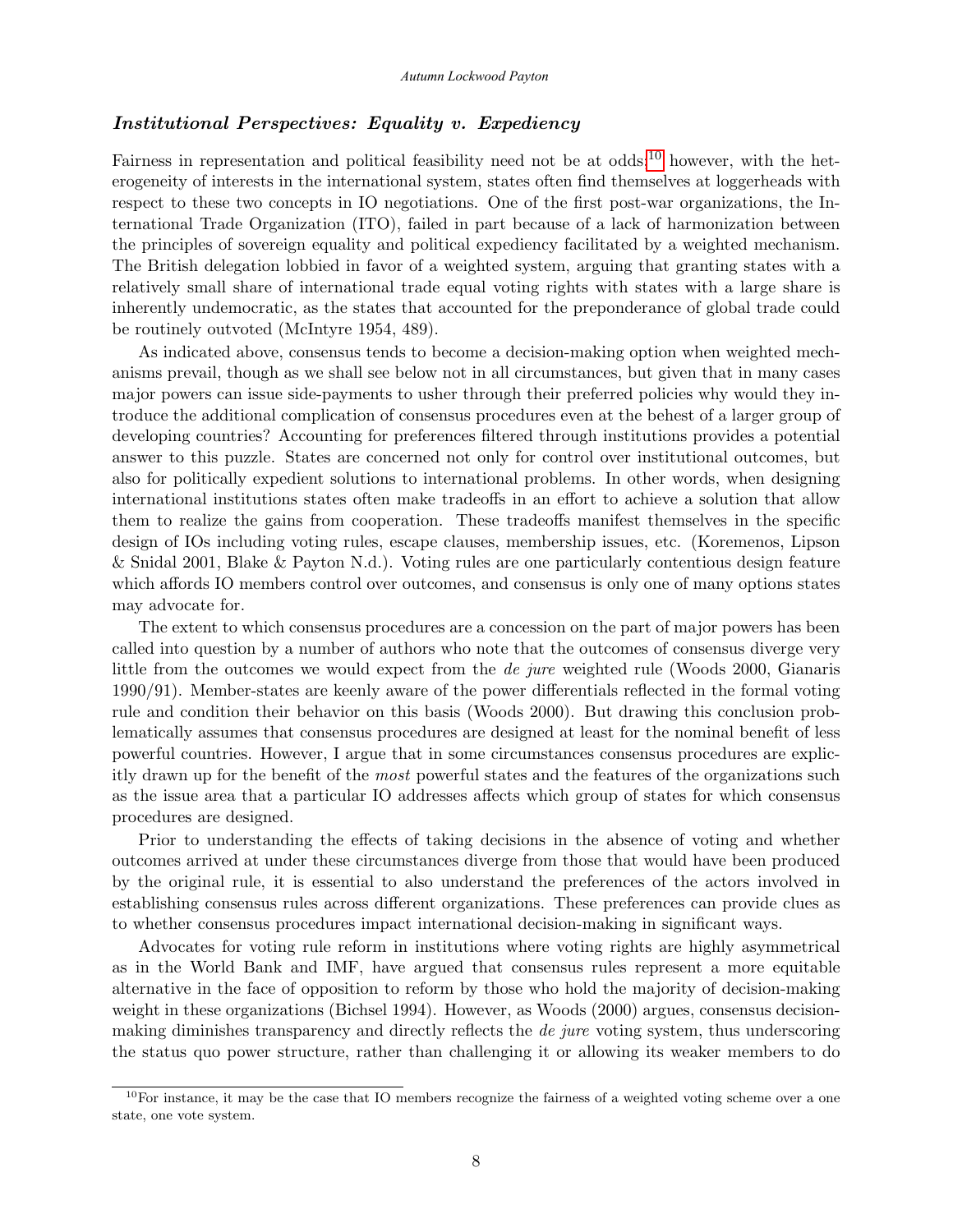so. Lister (quoted in Woods 2000, 829) makes the point more directly arguing that, "The fact that this structure does not have to be externalized in formal voting on most occasions testified to its strength not its unimportance."

As mentioned previously, the rationale for including a provision for decisions by consensus arises from the principle sovereign equality of states, but what incentive would those countries with the greatest voting weight have in including decision-making by consensus into an organization that has material payoffs? As realists and institutionalists have indicated, IOs should reflect the preferences of the most powerful states as it is these actors that will attempt to entrench their power further by designing organizations in such a way that the ability to determine policy outcomes would rest primarily with the most powerful countries (Mearsheimer 1994/95, Martin & Simmons 1998, Keohane 1984). Thus, granting smaller states veto powers or allowing for consensus decisionmaking would counter arguments made by realists, if, in fact, these measures offered small states considerable decision-making authority.

# Preferences for a consensus rule

For the purposes of this paper, I assume that groups of states maintain preference orderings over voting rules including consensus procedures. The first group of states consists of developing countries. This group of states is large in number but generally weak in material resources including financial resources, military strength, and trade advantages with the exception of some oil-exporting economies. While developing countries comprise a rather heterogenous group, they maintain similar interests with regard to voting rules in IOs. That is, what unites this group is a similar level of economic development and when acting as a bloc they maintain considerable bargaining leverage in terms of their numbers. Thus, these states would prefer voting rules in the following order: weighted voting in favor of developing countries, simple majority based upon one state, one vote principle, consensus decision-making, and finally rules weighted in favor of powerful, industrialized countries. The first case is both unlikely and as the record has shown improbable. Major industrialized states are unlikely to participate in an organization in which developing countries maintain the bulk of voting power, outside of the existence of voting blocs. This is the case because it is often industrialized states that contribute the lion's share of resources towards the IO. The next preferred option would be for one state, one vote decision-making. This is because developing countries comprise over two-thirds of the states in the system and when effective voting blocs are formed their collective power can outweigh that of their industrialized counterparts. The third preference should be for consensus because consensus offers these states some say in decision-making as their preferences, however nominally, must be accounted for. Finally, votes weighted in favor of major industrialized countries offer developing countries little recourse with which to influence international policy-making positively and often allow them even minimal space for obstruction.

Alternatively, powerful industrialized countries should prefer voting schemes weighted in their favor, which, for reasons of contribution cited above, they are often able to obtain. Their second preference should be for a voting scheme that includes consensus. Consensus decision-making offers major powers a way to win the votes of developing countries by engaging in issue linkage or offering side-payments to states that are willing to go along with a particular policy they may have otherwise opposed. While side-payments are an option at any preference level, they are most feasible under consensus because they offer a certain amount of "cover," or what has been called a lack of transparency (See Woods 2000), for these transactions to occur. The third preference for simple majority reflects major power concern over being outvoted by the more numerous developing countries when interests are aligned such that voting blocs form along these lines. Finally, major powers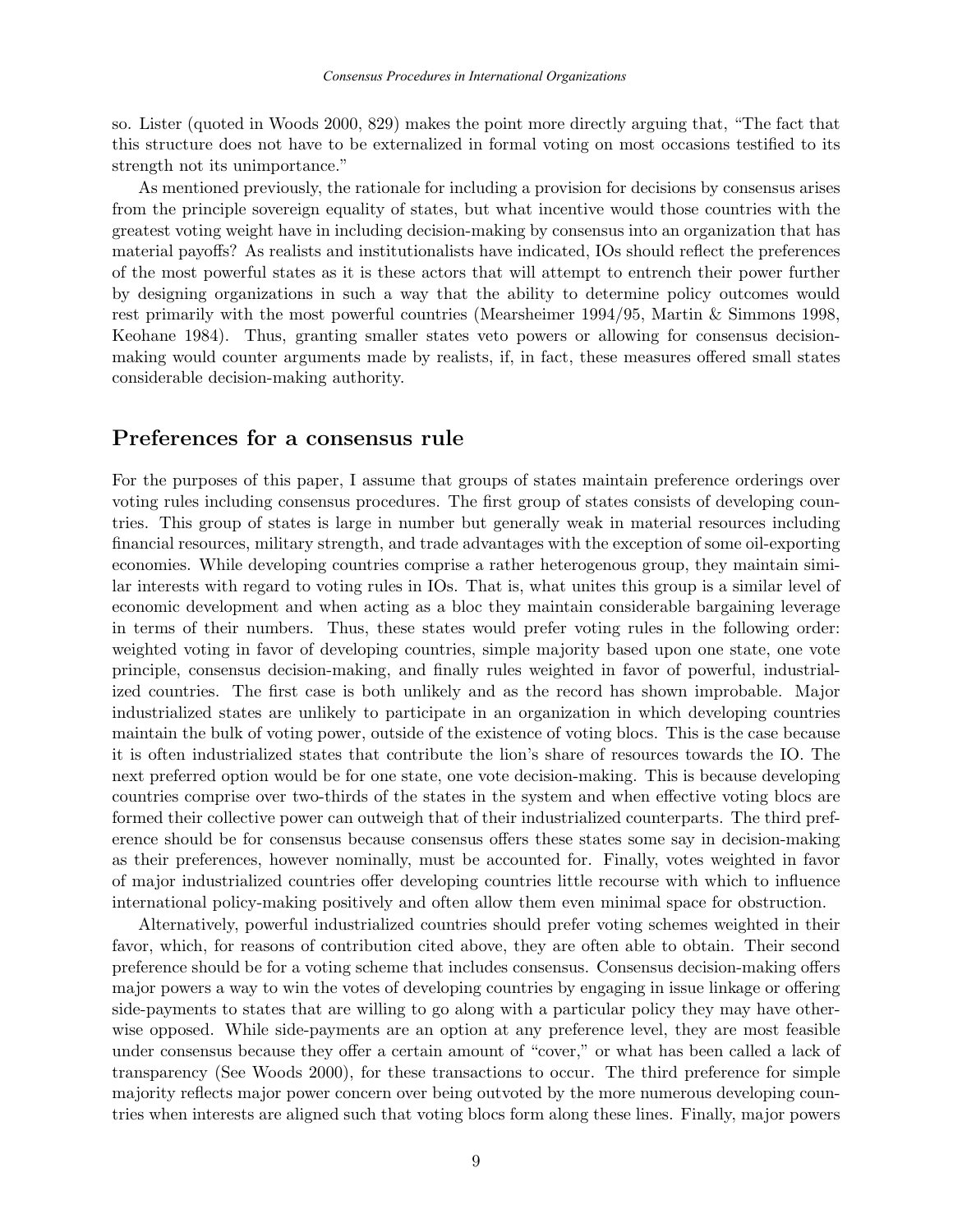#### *Autumn Lockwood Payton*

should prefer votes weighted in favor of developing countries least. Though there is little concern that this option would come to fruition as powerful states would generally refuse to participate in organizations that exhibited this type of voting rule. Taken together, these two sets of preference orderings lead to testable hypotheses about the conditions under which consensus voting will arise.

The preference orderings in the previous section assume a particular alignment of state interests that have the potential to form voting blocs. Thus, in order to understand state preferences for consensus over the de jure voting rule, it is necessary to consider the alignment of preferences in various organizations. The period from 1948-1975 marked a sharp rise in two phenomena, the growth in independent, predominantly developing states as a result of decolonization and the establishment of a large number of international organizations. Thus, a primary concern of major powers was to create a system in which they could maintain control over these new organizations while confronting potential voting blocs comprised of developing countries. Under this scenario, the one state, one vote principal could prove problematic for major powers if state preferences were aligned along North/South lines.

## Preferences determined by power

The development of consensus procedures has been addressed as a concession by major powers to small states or developing countries, though this conception of consensus misses the cases in which these procedures have developed to the benefit of major powers. At first blush, consensus or the lack of procedural voting may seem to favor smaller, less powerful states, yet this is not necessarily the case. In organizations where the *de jure* rule is majoritarian, powerful states may prefer consensus based voting. Bloc voting and with it the institutionalization of the "lobbying powers of the developing countries" in organizations like the UNGA and UNCTAD have resulted in greater leverage over developed countries (Zamora 1980, 580). Finding themselves in the minority, major powers pushed for an expansion of consensus procedures in these types of IOs.

The absence of voting and the insistence on consensus suggests some counterintuitive dynamics within international organizations that the literature has remained relatively silent on. That is that the *de jure* rules of these organizations have led powerful states to pursue consensus based decisionmaking precisely because a formal vote would result in an unfavorable distribution of benefits. For example, Steinberg (2002) points to a lack of consensus in launching the Uruguay Round of trade negotiations, stemming from the efforts of the "Group of Five" composed of developing countries and middle powers, to block consensus. Rather than proceeding to a vote, the United States, EC and Japan agreed to renegotiate some of the terms of the round to include issue areas insisted upon by the Group of Five (352). What would have been the outcome if the industrialized countries had pushed for a vote? Given the balance of developing to developed countries participating in the GATT at that time, it would have been unwise to proceed with a procedural vote, as these countries likely would have been outvoted. Two hypotheses follow from the above discussion:

H1: Major powers will prefer consensus rules to majoritiarian rules

H2: Non-major powers will prefer majoritiarian rules in organizations where they comprise the majority of the membership and consensus otherwise

## Preferences determined by minority

Preferences over consensus procedures can be conceptualized by considering the membership of a particular organization and the expected majority and minority coalitions that may arise from it. Here the type of formal voting scheme the organization adopts will affect which parties might prefer consensus procedures. For instance, in the IMF, OECD countries account for approximately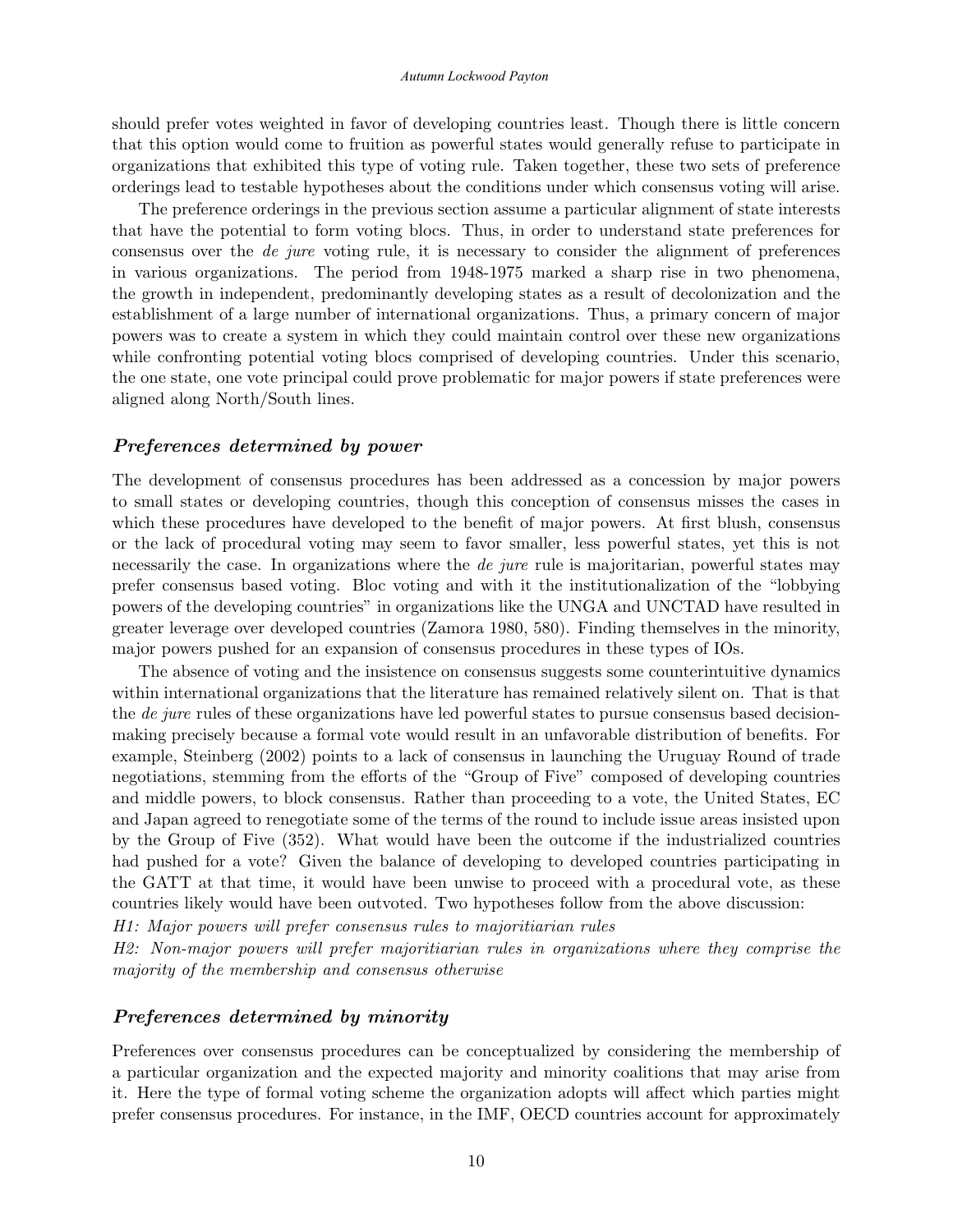15 percent of the total membership, but 64 percent of the vote share on the Board of Governors. This fact demonstrates the importance of distinguishing between numerical majorities and voting majorities when identifying preferences for a consensus rule. The question must focus on which parties the *de jure* rule benefits.<sup>[11](#page-6-0)</sup>

If the voting rule disadvantages developing countries then they advocate for consensus procedures. Alternatively, if the voting rule leaves major powers in the minority then we can expect that these countries will push for consensus-based decision-making.

UNCLOS demonstrated the lessons of majority/minority politics in IOs. One of the most significant debates that surfaced during the conference was not on substantive matters but a procedural matter: how decisions would be taken and how matters of the treaty would be decided upon. The major negotiating parties at UNCLOS were comprised of several regional groups; however, among these there was considerable overlap with the Group of 77, representing mostly developing countries in the African, Latin American, and Asian groups.[12](#page-6-0) While these groups maintained somewhat heterogenous interests based on their proximity to the coast, the common dividing line was along North/South lines. This division coincided largely with the most contentious substantive issue–control over the deep seabed. According to Miles, "In the case of the seabed regime, the North-South confrontation is clear and dominating since capabilities to exploit the deep seabed are concentrated in a very few hands" (1977, 164).

Traditionally, in conferences held under the auspices of the UN General Assembly, as LOS was, rules of procedure were adopted by a simple majority vote. But, there was significant pressure from the United States, the Soviet Union, Japan and EEC countries to use a more inclusive rule, while the Group of 77 remained in favor of simple majority (Miles 1977, 181). While the decision that followed, at least in terms of the Rules of Procedure should have reflected the preferences of the Group of 77 because they maintained a majority throughout the conference, developed countries were able to make significant inroads in securing decision by consensus, the reason for this rests in the ability of developed countries to withhold their participation in any agreement reached without their consent. This left developing countries with a dilemma, if they pushed ahead with majoritarian principles they would certainly dominate the course of the conference, but this would come at a high cost–the lack of participation by some of the major powers. According to Buzan, "Competitive unilateral action would entail heavy countervailing costs (such as enforcement costs in defense of claims to territorial sea not recognized by major ocean users), as well as the loss of many advantages arising from coordinated behavior" (1981, 329). So while the Group of 77 stood in opposition to consensus rules, they eventually came to accept them as a result of the "refusal of powerful minorities to negotiate under majority voting rules" in order to avoid the worst possible outcome, the failure of coordination with respect the the world's ocean resources (Ibid.).

Thus, states that anticipate being in the minority should prefer to take decisions via consensus (as opposed to simple majority) in order to increase their chances of blocking undesirable outcomes. Alternatively, states that expect to be in the majority position should prefer one state, one vote simple majority rules. If these fault lines occur along developing versus developed countries, as in the case of UNCLOS, then it is likely that consensus voting will actually be the realistic second preference of both groups. Except in limited cases (some commodity organizations) developing countries cannot realistically expect weighted voting formulas in their favor, thus majoritarian voting should be the first preference of these states, while consensus voting is the next best alternative

 $11$ Numerical majorities are among a number of factors that determine preferences over the formal voting rule (Blake & Payton N.d.).

<sup>&</sup>lt;sup>12</sup> According to Miles (1977, 163), the membership of the Group of 77 at its highest was 118 countries, with 103 of these participating in the Caracas session of UNCLOS. This group accounted for well over two-thirds of the countries participating in the conference.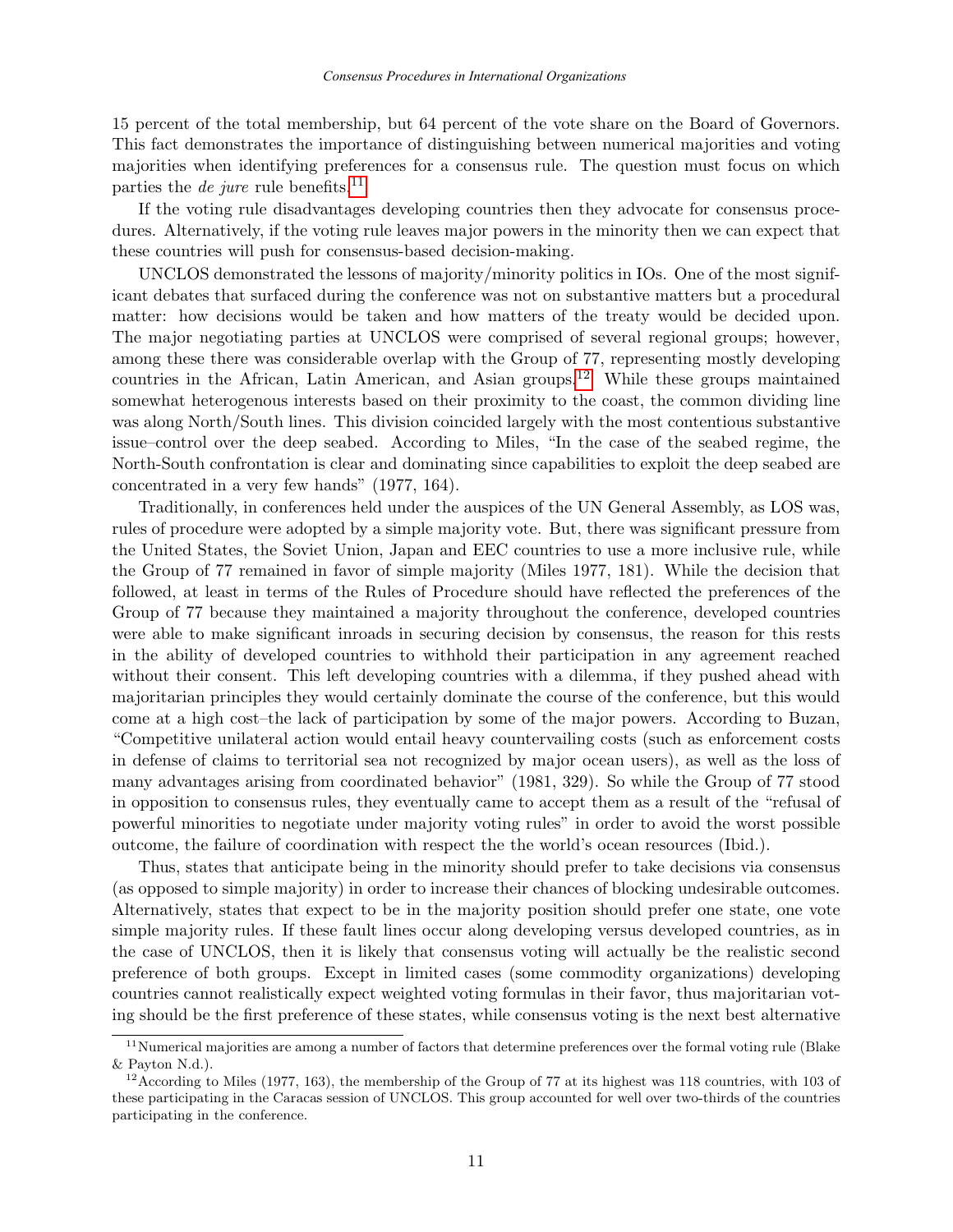to weighted voting in favor of their more powerful counterparts. Major industrialized countries may hold out for voting schemes weighted in their favor, with a second preference for consensus procedures over majoritarian voting. A common second preference for consensus voting can set the stage for a decision rule that increases the likelihood of adopting of this type of procedure.

As previously noted, some consensus rules are formalized and built into the original agreement. In a sense, they are a precondition for the participation by a particular party. Others, however, develop over time by praxis, suggesting that the original decision-making rule sans consensus was at least minimally acceptable to all the parties that acceded to the organization. By this logic, some change in the organization or member states' dispositions towards the organization brought about a preference for consensus procedures. The most likely candidate that would drive preferences for allowing for consensus would come from changes in the composition in the minority and majority and/or shifting voting blocs.

## Forcing the vote

In a number of IOs in which consensus is codified, the decision-making rule indicates that a decision will move to a formal vote in the absence of a consensus. The *de jure* rule and the consensus procedure are strategically linked, as attempts to achieve consensus are prior to a possible vote, rendering the vote "a threat, an inducement to achieve consensus" (Vignes 1975, 120). Because, recognizing the failure of consensus procedures is difficult and inherently political there should be some incentive for states that are disadvantaged by the outcome of consensus to hold out for a formal vote with the hope that such a vote might produce a more favorable result.

Nevertheless, in many instances of IO decision-making where a state might have the possibility of greater gains from a formal vote, they do not hold out and at most an opposing state will abstain. When considering which states might benefit from a formal vote in this situation the dynamic of power and influence again becomes clear. In these cases, states that would benefit from the formal vote (developing countries) may be offered side-payments in exchange for their compliance with the consensus rule. While gathering direct evidence of such activity is difficult as governments are unlikely to admit to compromising their position, the literature on side-payments has indicated that vote buying occurs frequently in international organizations (Tollison & Willett 1979, Stein 1980, Martin 1992). Because of the political landscape of large, universalist IOs and the voting blocs that emerge within them, there is a market for votes. In large IOs with one state, one vote decision-making, small, developing countries maintain a large supply votes and can sell these to large, industrialized countries for a price, which may come in the form of aid, loans, or other votes (Dreher, Nunnenkamp & Thiele 2008, Dreher, Sturm & Vreeland 2009, Eldar 2008).

Stemming from coercive behavior, vote trading can actually be welfare maximizing, and thus the cost of disrupting consensus might be greater than obtaining one's ideal point on a particular issue when accounting for a potential payoff on another issue. When the market for votes is taken into account, the incentive to force a vote on a particular issue may be diminished. As Eldar (2008) indicates, the stakes for countries in the majority can potentially be considerably high, as in the case of the WTO, where trade between developing and developed countries is extremely asymmetrical and unilateral action by major traders can prove devastating to developing countries. One problem with assessing whether vote buying occurs in IOs that take decisions by consensus is that these linkages are inherently unobservable. Since no vote is taken, it is difficult to know the precise preferences of individual parties and whether they were convinced to go along with consensus. Though in organizations where bloc voting and coalition formation is common, we may infer preferences along coalitional lines. If a consensus is reached despite major divisions along coalitional lines, this is a credible indicator of vote trading.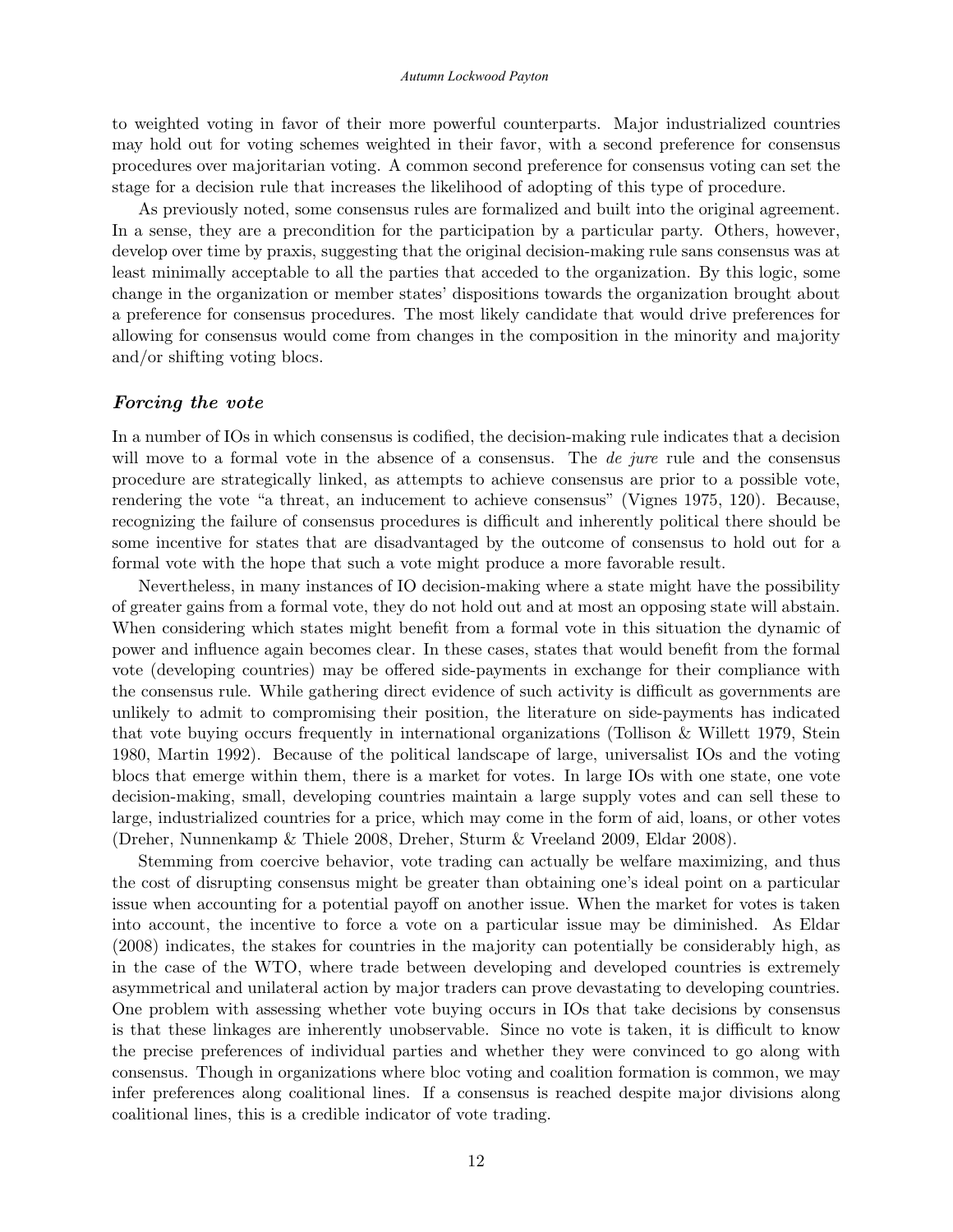## Consensus as a question of mandate and issue area

Not all international organizations are created equally and the functions performed by the hundreds of IOs currently in operation range from purely hortatory bodies to those that exert profound influences on state behavior. Recently efforts to distinguish the impact of IOs have expanded, offering some leverage over the question of how organizational type (e.g. issue area, institutional mandate, etc.) affects international outcomes (Boehmer, Gartzke & Nordstrom 2004, Abbott, Keohane, Moravcsik, Slaughter & Snidal 2000, Haftel & Thompson 2006). In terms of the present question, IOs that address different issue areas and different institutional mandates may display different patterns with regard to consensus procedures. Indeed, in IOs where decisions extend binding obligations to their member-states, voting formulas often impose an inherent trade-off between responsiveness and enforcement (Blake & Payton N.d.). Forgoing formal voting procedures in lieu of a consensus decision, or "sense of the meeting" may be interpreted as a choice for efficiency, avoiding potential conflicts that could arise through a contentious formal vote (Zamora 1980). Following Zamora, we might expect IOs with greater institutional mandates to adopt codified consensus procedures.

While this may explain the formal consensus rules in organizations like the IMF and the World Bank, we are still left with the question as to why the UNGA, where resolutions are nonbinding, takes at least three-quarters of its decisions without voting. In institutions where resolutions are not binding on their members consensus may be selected for different reasons, such as in the case of the Non Aligned Movement where resolutions are meant to present a united position with respect to a third party. The desire to appear united may emerge over time increasing the chances that consensus would develop via praxis as a way of de-emphasizing discord within the organization. The next section begins to address the hypotheses and propositions with original data on voting rules in IOs.

# Analysis of consensus-based IOs

To assess the propositions above, I collected data on the voting rules of over 250 international organizations. These organizations are a subset of the 450 IOs identified by the IGO data set as part of the Correlates of War project (Pevehouse, Nordstrom & Warnke v2.1). I use this data set to identify the sample of international organizations; however, the COW data does not contain information on voting rules or information regarding the founding members of the organizations. The IGO-COW data does record the membership of the organization, but this information often differs from the founding members, which comprise those states that were present for the negotiation of the rules of the charter, including provisions for voting. For the purposes of this paper, I am interested in both the de jure voting rule of the IO from the original charter (as opposed to amended versions) and whether there is a provision for consensus decision-making (I refer to such a provision as 'codified consensus'). Missing data problems prior to WWII prevent collection of data from this period so the subset of organizations included in the sample were all created after 1943 and entered into force after 1944.

As noted above, in the case of a number of IOs, there is a provision for both consensus decisionmaking and for formal voting procedure in the event that consensus cannot be attained. Table [1](#page-19-0) lists those IOs in the data set that contain both codified consensus and a formal voting rule. In all but one organization, the European Union, states are instructed to take decisions first by consensus and then by formal vote if consensus cannot be reached.<sup>[13](#page-6-0)</sup>

<sup>&</sup>lt;sup>13</sup>In the Treaty of Maastricht, EU members can first determine whether to extend qualified majority voting to a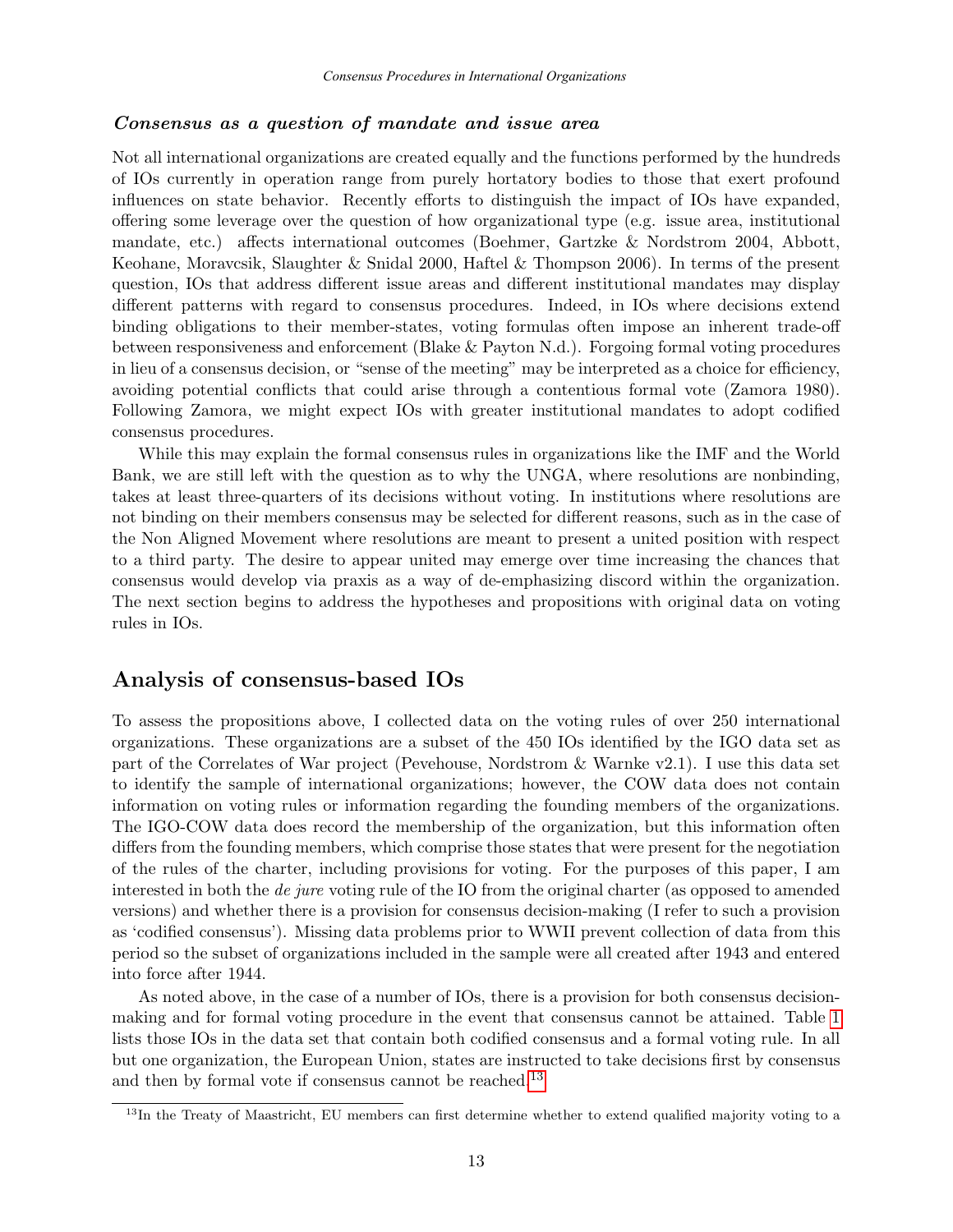#### <span id="page-19-0"></span>*Autumn Lockwood Payton*

| Organization                                     | Charter year De jure rule |              |
|--------------------------------------------------|---------------------------|--------------|
| Central American Integration System              | 1991                      | majoritarian |
| Common Fund for Commodities                      | 1980                      | weighted     |
| Eurasian Patent Organization                     | 1994                      | majoritarian |
| European Bank for Reconstruction and Development | 1990                      | weighted     |
| European Organization for Nuclear Research       | 1953                      | majoritarian |
| European Postal and Telecom Administration       | 1959                      | majoritarian |
| European Union                                   | 1992                      | weighted     |
| Global Environmental Fund                        | 1994                      | weighted     |
| International Jute Organization                  | 1982                      | weighted     |
| International Monetary Fund                      | 1944                      | weighted     |
| International Nickel Study Group                 | 1990                      | majoritarian |
| International Plant Genetic Resource Institute   | 2001                      | majoritarian |
| International Tea Promotion Association          | 1977                      | majoritarian |
| International Telecom Satellite Organization     | 1964                      | weighted     |
| International Tropical Timber Organization       | 1983                      | weighted     |
| Non Aligned Movement                             | 1955                      | majoritarian |
| World Bank (IBRD)                                | 1944                      | weighted     |
| World Trade Organization                         | 1994                      | majoritarian |

Table 1: IOs with codified consensus procedures

These cases represent a small number of the total cases in the data set. However, it is important to note that there are organizations, including the GATT (prior to the Uruguay Round) and the UN General Assembly that often take decisions by consensus, but there is no codified consensus procedure in their charter. One of the difficulties in observing whether voting affects state behavior in international organizations, is that barring anecdotal evidence of consensus decision-making, we do not know whether many of the 450 IOs recorded in the COW IGO data set use some version of these procedures. Indeed, not every organization is as high profile as the UNGA or the GATT. In addition to the organizations listed in Table [1,](#page-19-0) there are 68 IOs that take decisions by strict consensus, or unanimity, with no alternate voting procedure included in the organizational charter.

IOs with codified consensus rules span time periods from the inception of the Bretton Woods institutions in 1944 through the 1990s. Moreover, these IOs include diverse issue areas such as economic organizations consisting of trade institutions and banks, commodity organizations, regional integration organizations, and institutions facilitating administrative and bureaucratic organization.

Due to the relatively small number of observations, the hypotheses above are assessed using cross-tabular means as well as general frequencies, still, some interesting patterns emerge from the data which speak to the main propositions of this paper. Hypotheses 1 and 2 investigate the role of power in selecting whether an organization will have codified consensus rules. In organizations with major power membership, powerful members are likely to prefer consensus rules over majoritarian ones and moreover they are not likely to object to having consensus decision-making when the formal voting rule is in their favor. Thus, we should observe a higher rate of codified consensus in IOs with major power (founding) members.<sup>[14](#page-6-0)</sup> One hundred and two IOs in the data set have

particular issue area or whether to preserve unanimity.

<sup>&</sup>lt;sup>14</sup>States are coded as major powers according to the Correlates of War National Material Capabilities data set (Correlates of War Project 2005).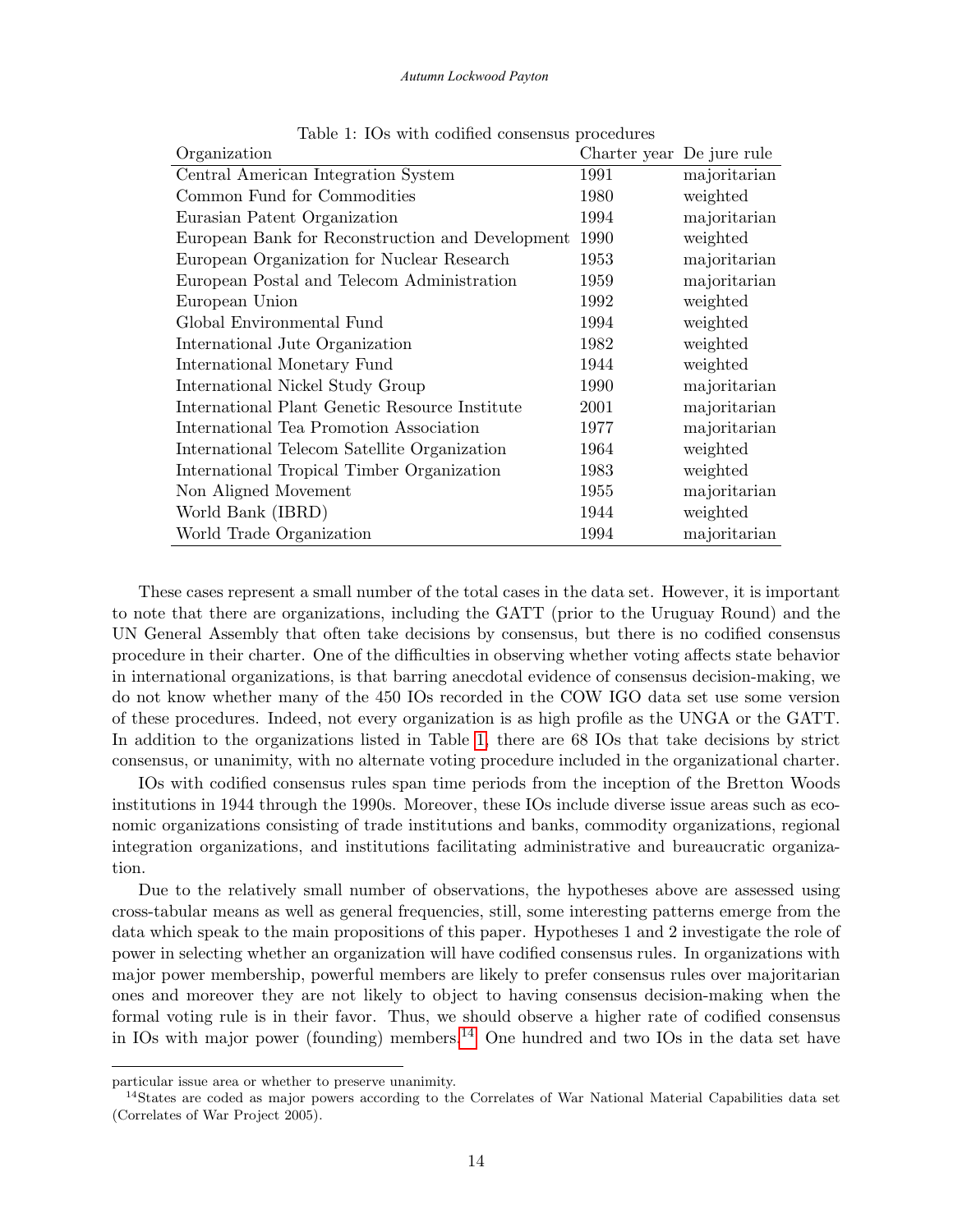formal voting rules other than strict consensus or unanimity.<sup>[15](#page-6-0)</sup> Of these IOs, 18 organizations (as listed in Table [1](#page-19-0) above) have two voting procedures of record.

Within this subset of organizations, 78 percent of the codified consensus organizations have at least one major power as a founding member. This number is lower, 59 percent, for IOs without a consensus rule preceding the formal voting rule. Following this, the proposition that major power membership enhances the probability of codified consensus is corroborated, though given strict data limitations this result is not supported at conventional levels of statistical significance.<sup>[16](#page-6-0)</sup>

The data suggest that codified consensus is equally as likely to appear in the case of IOs with weighted voting rules like the IMF, World Bank, and the European Bank for Reconstruction and Development as majoritarian (one state, one vote) organizations like the WTO and the Central American Integration System (nine of eighteen organizations in each case). However, when examining IOs in which major powers were founding members, the frequency of codified consensus in IOs with weighted voting systems is almost twice (64 percent) that of majoritarian institutions (36 percent). This pattern is not repeated for non-consensus IOs, where weighted voting occurs in 43 percent of cases.

This result seems to support the proposition that states are more likely to include consensus decision-making in organizations with weighted voting rules when a major power participates in the charter negotiations. Negotiations in this subset of organizations were led by the most powerful members of the international system, which resulted in the unequal allocations of votes. In the case of the IMF one scholar notes that "The adoption of decisions in the Fund by general consensus is no doubt a response to the severe criticims that have been made against the weighted voting system" (Osieke 1984, 407-8). Thus the inclusion of consensus was largely regarded as a concession to non-major powers.

The results in this section offer some preliminary support for the above hypotheses and as a starting point for additional propositions regarding consensus decision-making contained in this paper. The following section discusses these propositions in light of the data.

# Does decision-making by consensus alter international outcomes?

Those skeptical of the utility of consensus as a tool of decision-making in international organizations have argued that it does little to incorporate players that have been previously excluded from this process by other forms of voting. In this view, consensus is a practice attempting to disguise inherently unequal representation with seemingly democratic principles of collective decision-making and deliberation. Moreover, these practices cloud transparency in IOs because consensus often "takes place behind closed doors and with no formal and open record of deliberations and votes" (Woods 2000, 832). In this case, consensus can do little to mask the underlying power structure present in international organizations where the method is frequently used. The IMF and World Bank are scrutinized precisely for this reason. In an organization in which major institutional changes require an 85 percent super-majority and the largest shareholder holds 17 percent of the votes, rarely is a decision passed by gathering a "sense of the meeting" that significantly changes the outcome if a true vote had been taken. In these cases, we can expect that the formal vote casts a long shadow over decision-making.

If this were the only case for which consensus rules were established then it is possible that the skeptics are right. However, I have argued in this paper that they are correct in some

<sup>&</sup>lt;sup>15</sup>Reliable data on the original charter voting rules could be found for 186 organizations. The number of IOs with unanimity as the only voting rule of record is 68.

<sup>16</sup>A difference of means test is significant at the 0.12 level.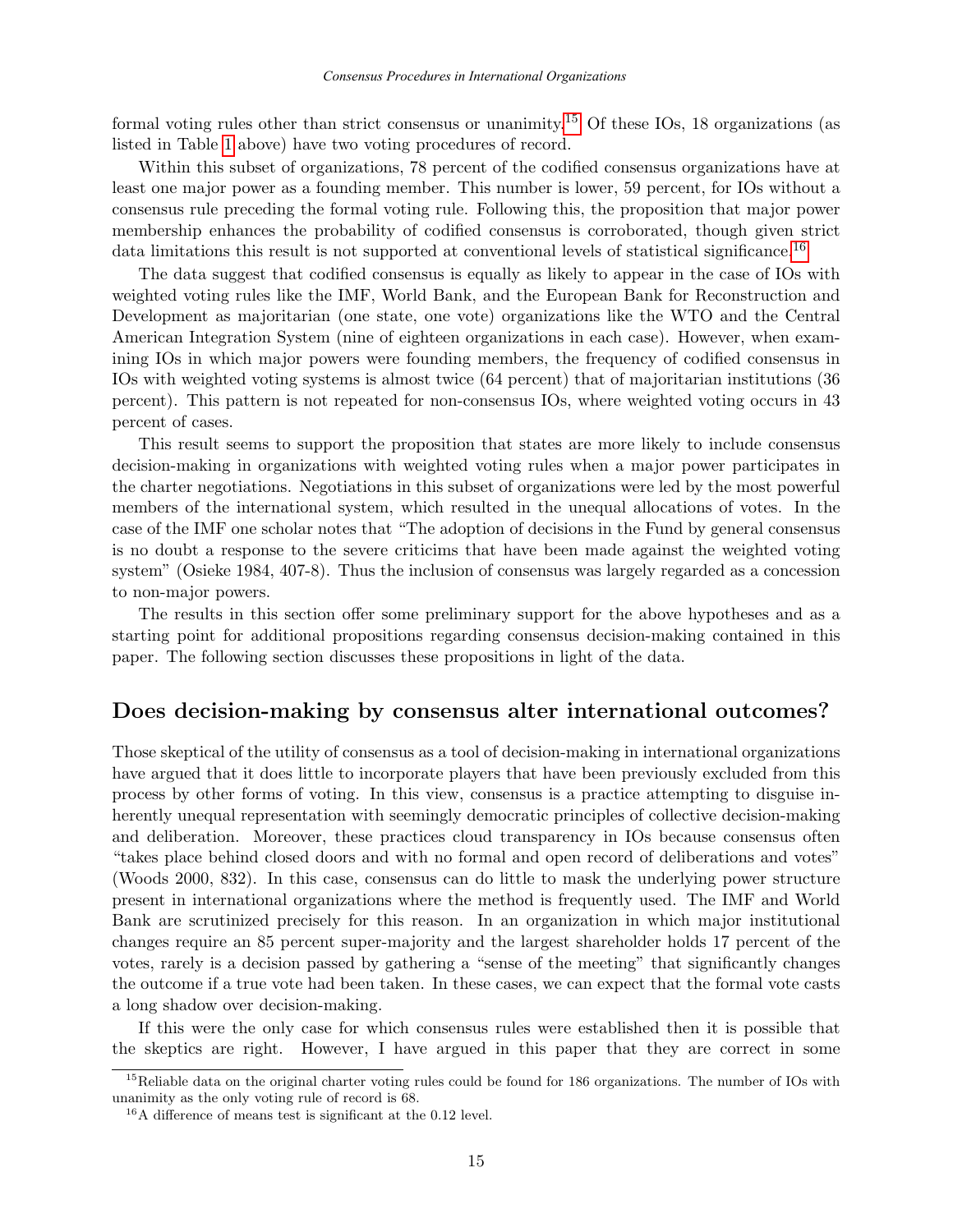circumstances—that is, cases in which consensus decision-making has been incorporated into the charter from the outset, normally in IOs where the decision rule is weighted in favor of powerful countries and the voting majority. Consistent with the thesis of this paper, voting minorities will advocate in favor of consensus decision-making. In cases where this rule has not been codified, fundamental changes in the organization can lead to changes in decision-making practices. Evidence of such trends appear in the development of the international trade regime, and the evolution from the failed ITO, where major powers could not secure their preferred method, weighted voting, to the "temporary" GATT in which consensus was not originally part of the regime but became the modus operandi, to the WTO, where states formally codified GATT decision-making principles. In the UN General Assembly consensus decision-making does not appear to be an option in the Charter, yet it is the primary mode of producing resolutions. What the UNGA and the global trade regime share is that both organizations started with principles of sovereign equality. Ultimately, these principles led to fundamental changes in the mode of decision-making as the international landscape changed dramatically with decolonization and the sharp increase in the number of independent developing countries in the international system. As major powers saw their majorities decline and witnessed the formation of powerful voting blocs of developing countries, they pushed for consensus decision-making.

I have previously argued that side-payments have allowed powerful countries to influence voting behavior in IOs. Why then would major powers prefer to have consensus rules when they could influence a vote regardless of whether decision-making occurred by consensus or by a formal roll-call style vote? One possible answer is that consensus allows for more pliable votes. In a formal roll-call vote a state must go on record as supporting or opposing a particular measure, but consensus grants states a certain degree of anonymity, easing the tradeoff between accepting a side-payment in exchange for compliance. Consensus decision-making is by its very nature a forum for sidepayments and vote-trading because as noted above, consensus rules stipulate that every member should at least tacitly agree to a given outcome for the measure to pass, but it hardly the case that all 153 members of the WTO or all 192 members of the UNGA will be in agreement for a measure to pass without a vote. This is rarely if ever the case. Consensus rules underscore the expectation that issue linkage is the accepted norm.

Thus, consensus decision-making can change outcomes for the latter case. In those organizations where powerful countries hold the minority vote, consensus paves the way for vote trades and allows powerful actors to maneuver around the majority. While this does not mean that powerful states will unconditionally win out in organizations, it does explain the overall trends in international outcomes that reflect powerful state interests despite the variation in decision-making rules (i.e. formal versus informal consensus). Advocates of voting reform in favor of under-represented developing countries will remain frustrated by the dearth of outcomes that change the rules of the game, yet consensus should by no means be interpreted as an instrument for giving voice to the disenfranchised, unless they happen to be major industrialized countries.

# Conclusions

Recently, the design of international organizations has received much attention in the IO literature. Scholars focusing on decision-making in IOs have shed light on the intricacies of voting in these institutions especially in the larger, important institutions like the IMF, the WTO, and the UN. Yet, consensus decision-making in international organizations has largely escaped the attention of researchers save for international lawyers. This project attempts to situate consensus procedures within the the larger literature on voting rules in IOs and within the rational design literature more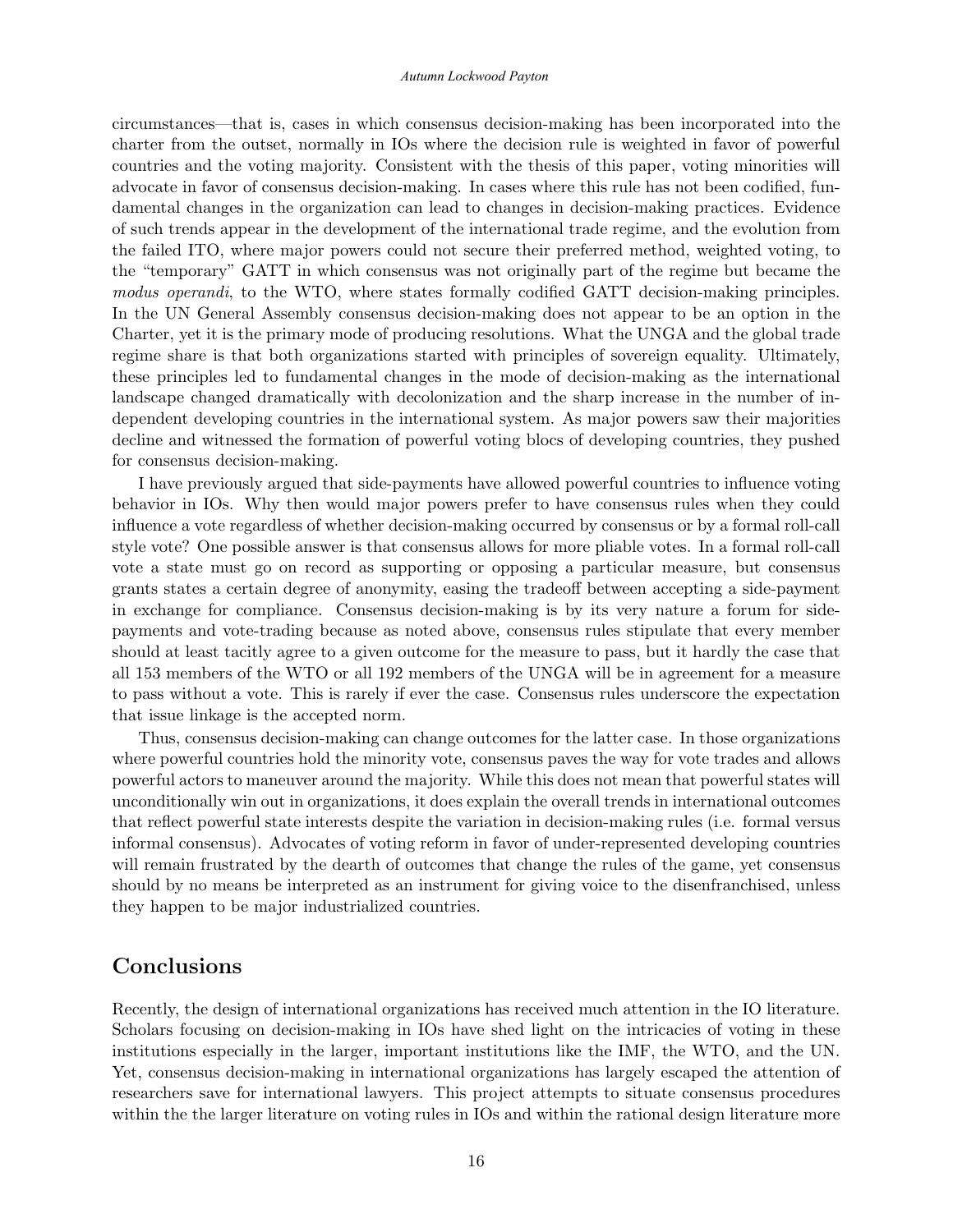broadly. This paper challenges some long held notions about the selection of consensus procedures, which groups of actors benefit from them, and how the use of consensus might impact international outcomes.

While there is limited availability of data on decision-making across the population of international organizations, primarily with respect to the informal norms and procedures of decisionmaking, this paper seeks to expand upon extant knowledge of voting formulae. It is well-known that high-profile organizations like the GATT and the UNGA take decisions via informal procedures that developed over time, but our knowledge of the host of other IOs that may have similar practices is particularly circumscribed. Future research must investigate the intricacies of the informal decision-making in IOs in order to understand better the effects that voting or its absence has on state behavior. This paper is an effort to begin to uncover these dynamics.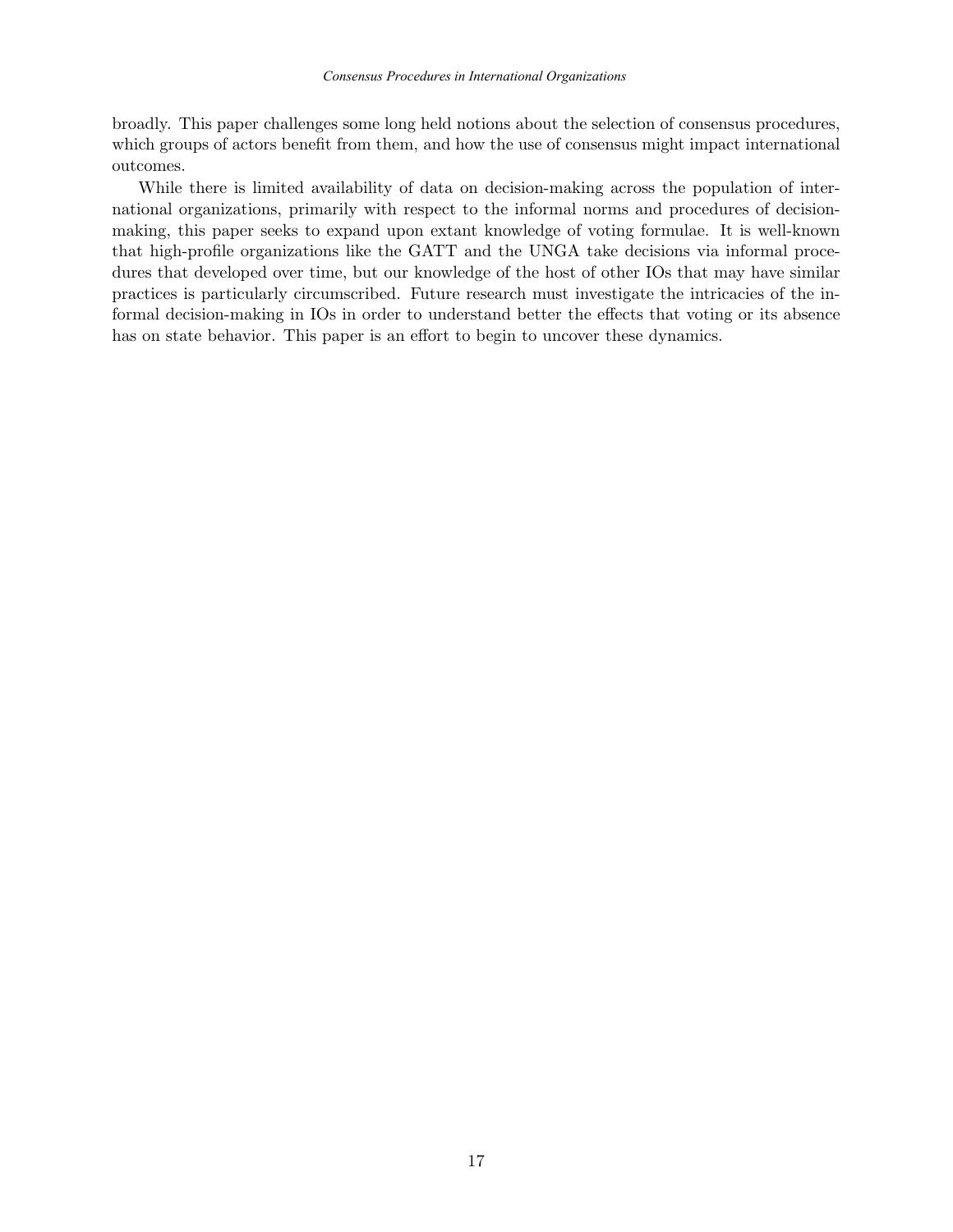# References

- Abbott, Kenneth O. W., Robert O. Keohane, Andrew Moravcsik, Anne-Marie Slaughter & Duncan Snidal. 2000. "The Concept of Legalization." International Organization 54(3):401–419.
- Banzhaff, John F. 1965. "Weighted Voting Doesn't Work: A Mathematical Analysis." Rutgers Law Review 19(2):317–343.
- Bichsel, Anne. 1994. "The World Bank and the International Monetary Fund from the Perspective of the Executive Directors from Developing Countries." Journal of World Trade 28:141–168.
- Blake, Daniel J. & Autumn Lockwood Payton. N.d. "Voting Rules in Intergovernmental Organizations: An Interest Based Explanation of Institutional Design." Paper presented at the Research in International Politics Workshop, Department of Political Science, Ohio State University, Jan. 2009.
- Boehmer, Charles, Erik Gartzke & Timothy Nordstrom. 2004. "Do Intergovernmental Organizations Promote Peace?" World Politics 57(1):1–38.
- Bueno De Mesquita, Bruce, Alastair Smith, Randolph M. Siverson & James D. Morrow. 2005. The Logic of Political Survival. Cambridge, Mass: MIT Press.
- Buzan, Barry. 1981. "Negotiating by Consensus: Developments in Technique at the United Nations Conference on the Law of the Sea." American Journal of International Law 75(2):324–348.
- Correlates of War Project. 2005. "National Material Capabilities Data." Version 3.0, Online: http://www.correlatesofwar.org.
- Dixon, William J. 1983. "The Evaluation of Weighted Voting Schemes for the United Nations General Assembly." International Studies Quarterly 27:295–314.
- Dreher, Axel, Jan-Egbert Sturm & James Raymond Vreeland. 2009. "Global Horse Trading: IMF Loans for Votes in the United Nations Security Council." European Economic Review 53(7):742–757.
- Dreher, Axel, Peter Nunnenkamp & Rainer Thiele. 2008. "Does US Aid Buy UN General Assembly Votes? A Disaggregated Analysis." Public Choice 136:139–164.
- Eldar, Ofar. 2008. "Vote-trading in International Institutions." European Journal of International *Law*  $19(1):3-41$ .
- Gianaris, William N. 1990/91. "Weighted Voting in the International Monetary Fund." Fordham International Law Journal 14:910–945.
- Haftel, Yoram Z. & Alexander Thompson. 2006. "The Independence of International Organizations." Journal of Conflict Resolution 50(2):253–275.
- Héritier, Adrienne. 2003. "Composite Democracy in Europe: The Role of Transparency and Access to Information." Journal of European Public Policy 10(5):814–833.
- International Monetary Fund. 2009. "By-Laws Rules and Regulations of the International Monetary Fund." Available from http://www.imf.org/external/pubs/ft/bl/blcon.htm.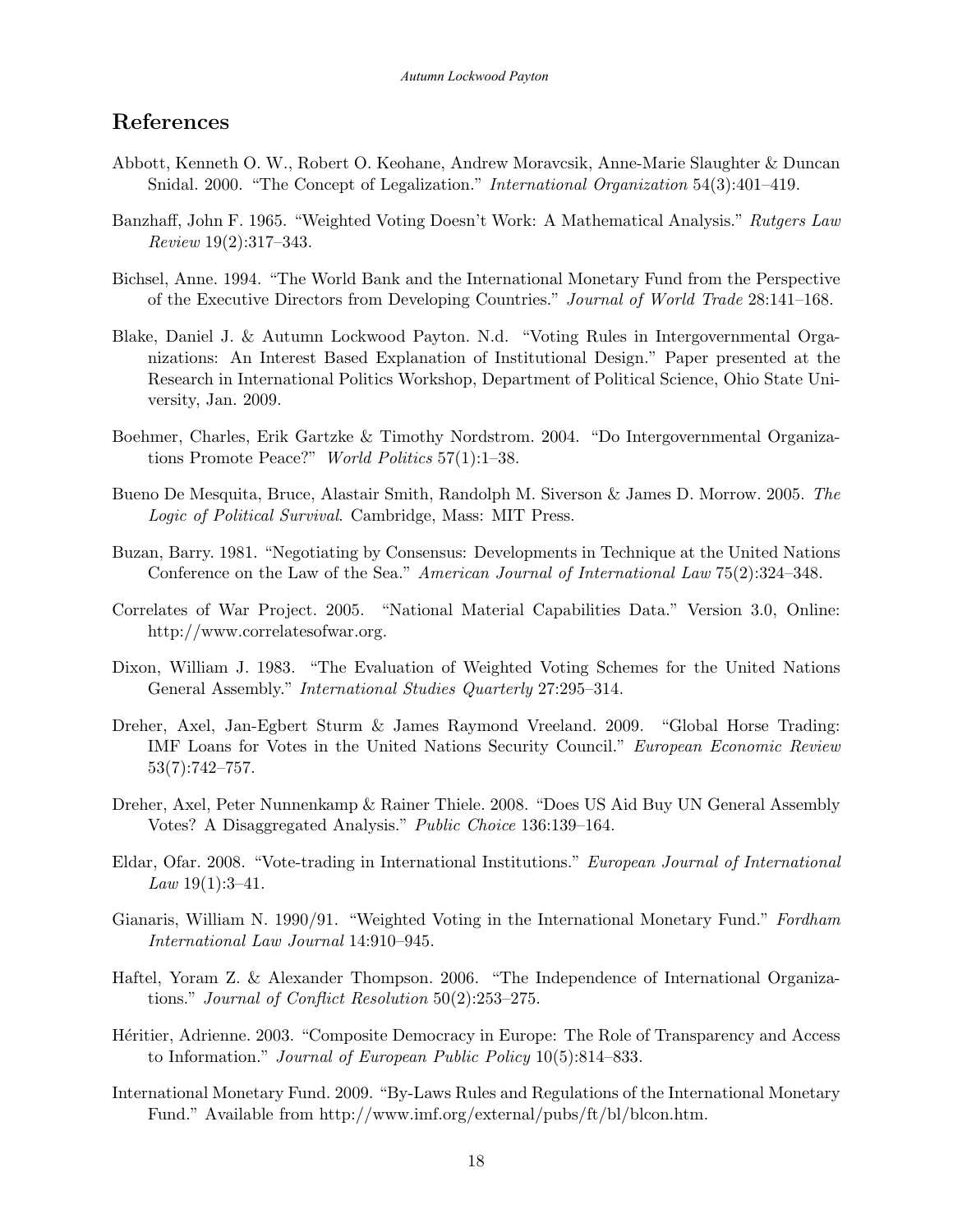- Jenks, C. Wilfred. 1965. Unanimity, the Veto, Weighted Voting, Special and Simple Majorities and Consensus as Modes of Decision in International Organizations. In Cambridge Essays in International Law: Essays in Honour of Lord McNair. Cambridge, UK: Cambridge University Press pp. 48–63.
- Keohane, Robert O. 1984. After Hegemony: Cooperation and Discord in the World Political Economy. Princeton, NJ: Princeton University Press.
- Koremenos, Barbara, Charles Lipson & Duncan Snidal. 2001. "The Rational Design of International Institutions." International Organization 55(4):761–799.
- Martin, Lisa L. 1992. Coercive Cooperation: Explaining Multilateral Economic Sanctions. Princeton: Princeton University Press.
- Martin, Lisa L. & Beth A. Simmons. 1998. "Theories and Empirical Studies of International Institutions." International Organization 52(4):729–757.
- M'Bow, Amadou-Mahtar. 1978. "The Practice of Consensus in International Organizations." International Social Science Journal 30(4):893–903.
- McIntyre, Elizabeth. 1954. "Weighted Voting in International Organizations." International Organization 8(4):484–497.
- Mearsheimer, John J. 1994/95. "The False Promise of International Institutions." International Security 19(3):5–49.
- Miles, Edward. 1977. "The Structure and Effects of the Decision Process in the Seabed Committee and the Third United Nations Conference on the Law of the Sea." International Organization 31(2):159–234.
- Nicholas, H.G. 1971. The United Nations as a Political Institution. Oxford University Press.
- Osieke, Ebere. 1984. "Majority Voting Systems in the International Labour Organisation and the International Monetary Fund." British Journal of International and Comparative Law 33(2):381–408.
- Pevehouse, Jon, Timothy Nordstrom & Kevin Warnke. v2.1. "Intergovernmental Organizations, 1815-2000: A New Correlates of War Data Set." www.correlatesofwar.org.
- Pitkin, Hanna Fenichel. 1967. The Concept of Representation. University of California Press.
- Rakove, Jack N. 1987. "The Great Compromise: Ideas, Interests and the Politics of Constitution Making." The William and Mary Quarterly 44(3):424–457.
- Rehfeld, Andrew. 2005. The Concept of Constituency: Political Representation, Democratic Legitimacy, and Institutional Design. Cambridge, UK: Cambridge University Press.
- Shapley, L.S. & Martin Shubik. 1954. "A Method for Evaluating the Distribution of Power in a Committee System." American Political Science Review 48(2):787–792.
- Sohn, Louis B. 1974. "Introduction: United Nations Decision-Making: Confrontation or Consensus." Harvard International Law Journal 15(3):438–445.
- Stein, Arthur A. 1980. "The Politics of Linkage." World Politics 33(1):62–81.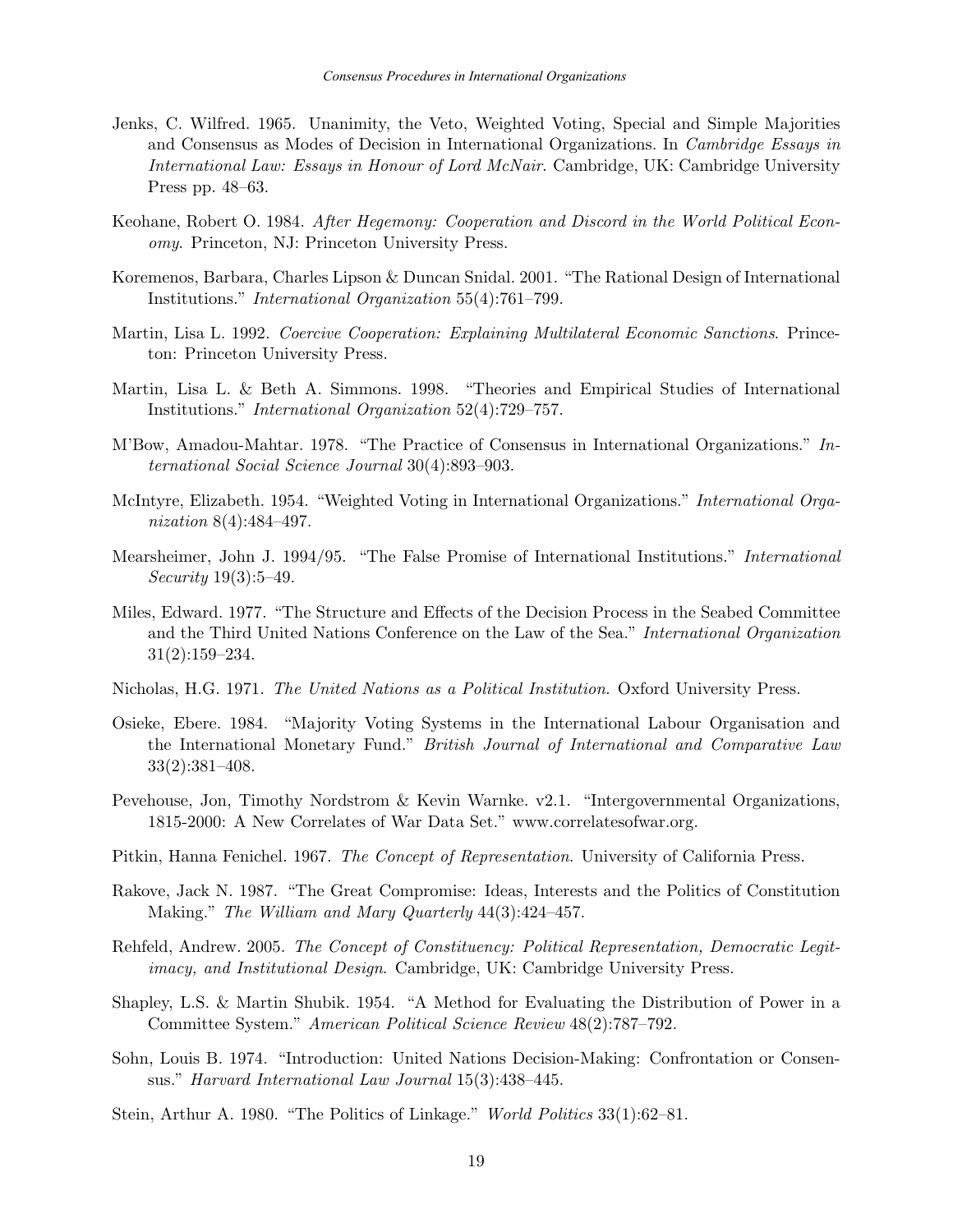- Steinberg, Richard H. 2002. "In the Shadow of Law or Power? Consensus-Based Bargaining and Outcomes in the GATT/WTo." International Organization 56(2):339–374.
- Strand, Jonathon R. & David P. Rapkin. 2005. "Regionalizing Multilateralism: Estimating the Power of Potential Regional Voting Blocs in the IMF." International Interactions 31(1):15–54.
- Tollison, Robert D. & Thomas D. Willett. 1979. "An Economic Theory of Mutually Advantageous Issue Linkages in International Negotiations." International Organization 33(4):425–449.
- United Nations. 1995. "Marrakesh Agreement establishing the World Trade Organization." UN Treaty Series v. 1867.
- United Nations. 2010. "About the General Assembly." Available from: http://www.un.org/ga/about/background.shtml.
- Urbinati, Nadia & Mark E. Warren. 2008. "The Concept of Representation in Contemporary Democratic Theory." Annual Review of Political Science 11:387–412.
- Vignes, Daniel. 1975. "Will the Third Conference on the Law of the Sea Work According to the Consensus Rule?" American Journal of International Law 69(1):119–129.
- Woods, Ngaire. 2000. "The Challenge of Good Governance for the IMF and the World Bank Themselves." World Development 28(5):823–841.
- Zamora, Stephen. 1980. "Voting Rule in International Economic Organizations." American Journal of International Law 74(3):566–608.